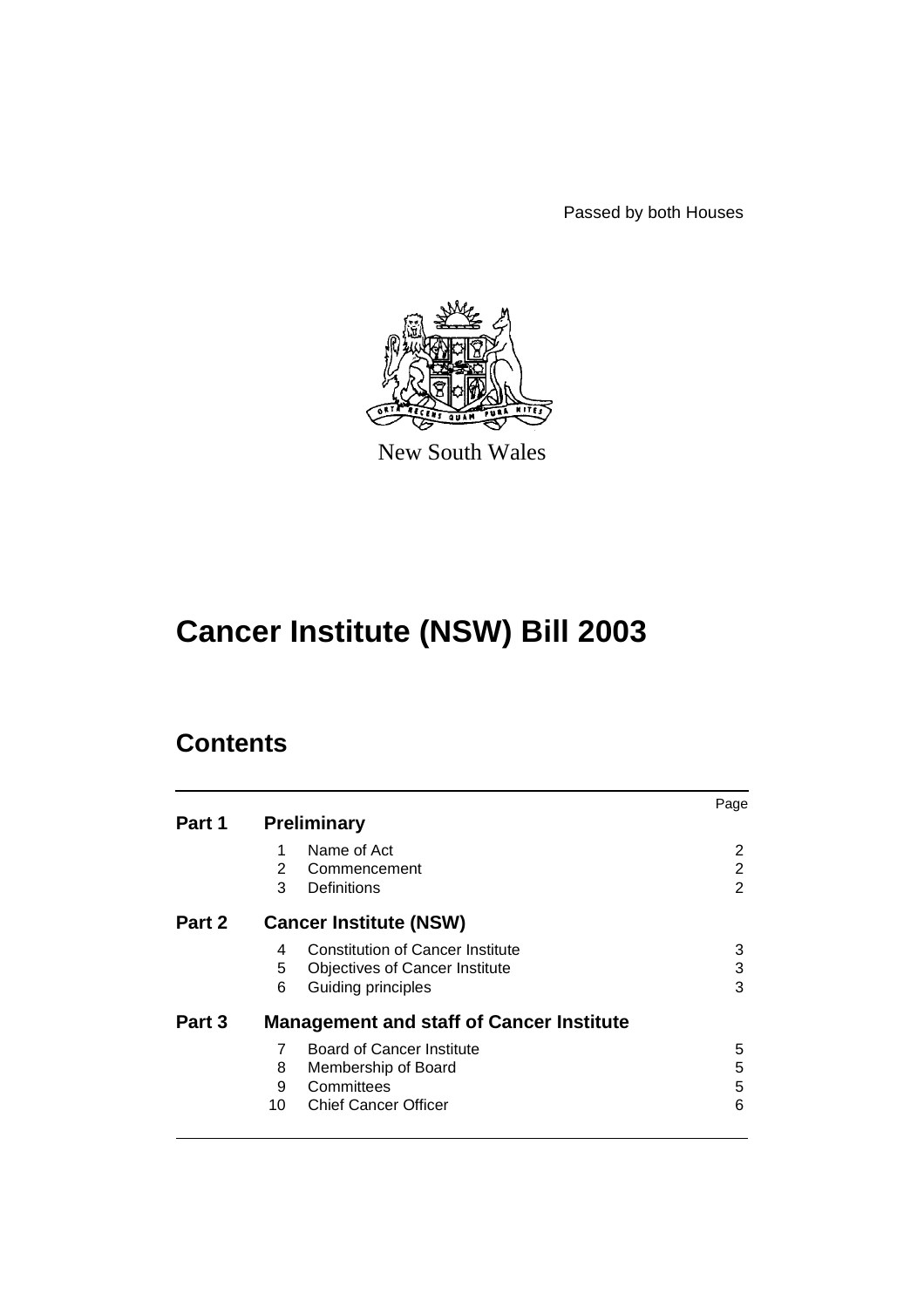**Contents** 

|                  |                |                                                                                                            | Page            |
|------------------|----------------|------------------------------------------------------------------------------------------------------------|-----------------|
|                  | 11             | <b>Staff of Cancer Institute</b>                                                                           | 7               |
| Part 4           |                | <b>Functions of Cancer Institute</b>                                                                       |                 |
|                  | 12             | General functions of Cancer Institute                                                                      | 8               |
|                  | 13             | Collection of cancer control information                                                                   | 9               |
|                  | 14             | Report on activities of Cancer Institute                                                                   | 10              |
|                  | 15             | Powers in relation to property                                                                             | 10              |
|                  | 16             | Power to accept gifts, devises or bequests                                                                 | 11              |
|                  | 17             | <b>Contracts of Cancer Institute</b>                                                                       | 12              |
|                  | 18             | Investments                                                                                                | 12              |
|                  | 19             | By-laws                                                                                                    | 12 <sup>2</sup> |
|                  | 20             | Delegations by Cancer Institute                                                                            | 13              |
| Part 5           |                | <b>Miscellaneous provisions</b>                                                                            |                 |
|                  | 21             | Independent review of performance of Cancer Institute                                                      | 14              |
|                  | 22             | Personal liability                                                                                         | 14              |
|                  | 23             | Authentication of certain documents                                                                        | 14              |
|                  | 24             | Service of documents on Cancer Institute                                                                   | 14              |
|                  | 25             | Regulations                                                                                                | 15              |
|                  | 26<br>27       | Provisions relating to New South Wales Cancer Council<br>Repeal of New South Wales Cancer Council Act 1995 | 15              |
|                  |                | No 43                                                                                                      | 15              |
|                  | 28             | Amendment of other legislation                                                                             | 16              |
|                  | 29             | Review of Act                                                                                              | 16              |
| <b>Schedules</b> |                |                                                                                                            |                 |
|                  | 1              | Provisions relating to members and procedure of Board                                                      | 17              |
|                  | $\overline{2}$ | Registration of New South Wales Cancer Council as a                                                        |                 |
|                  |                | company                                                                                                    | 23              |
|                  | 3              | Amendment of other legislation                                                                             | 25              |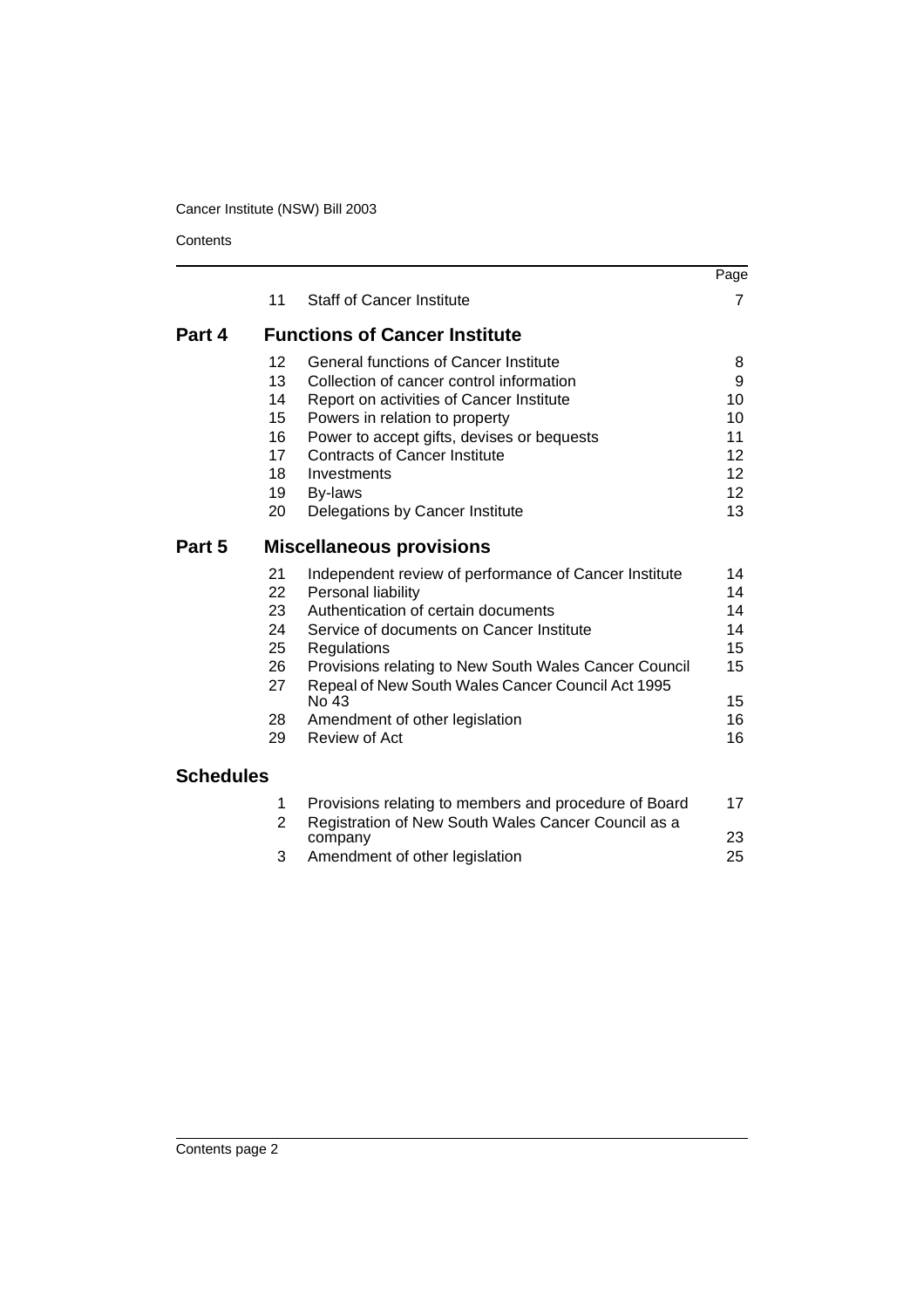*I certify that this PUBLIC BILL, which originated in the LEGISLATIVE ASSEMBLY, has finally passed the LEGISLATIVE COUNCIL and the LEGISLATIVE ASSEMBLY of NEW SOUTH WALES.*

> *Clerk of the Legislative Assembly. Legislative Assembly, Sydney, , 2003*



New South Wales

# **Cancer Institute (NSW) Bill 2003**

Act No , 2003

An Act relating to the constitution, objectives and functions of the Cancer Institute (NSW); to provide for the registration of the New South Wales Cancer Council as a company limited by guarantee and for the repeal of the *New South Wales Cancer Council Act 1995*; and for other purposes.

*I have examined this Bill, and find it to correspond in all respects with the Bill as finally passed by both Houses.*

*Chairman of Committees of the Legislative Assembly.*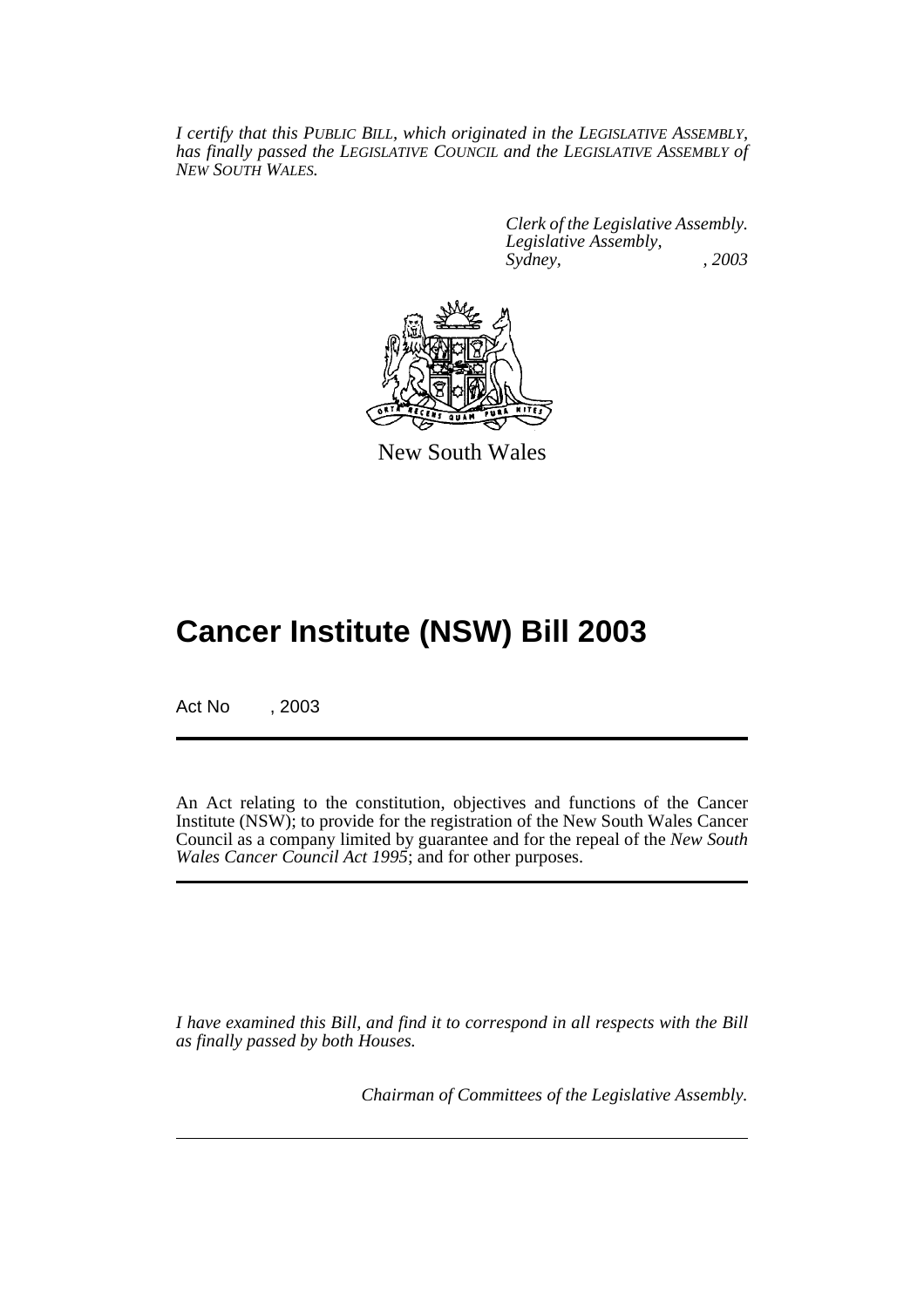#### Clause 1 Cancer Institute (NSW) Bill 2003

Part 1 Preliminary

#### **The Legislature of New South Wales enacts:**

# <span id="page-3-1"></span><span id="page-3-0"></span>**Part 1 Preliminary**

#### **1 Name of Act**

This Act is the *Cancer Institute (NSW) Act 2003*.

#### <span id="page-3-2"></span>**2 Commencement**

This Act commences on a day or days to be appointed by proclamation.

#### <span id="page-3-3"></span>**3 Definitions**

(1) In this Act:

*Board* means the Board of the Cancer Institute established under section 7.

*cancer control* includes any cancer-related activity in the field of human health such as research, the practical application of research, innovation, treatment and care (including palliative care, supportive care and complementary health therapies), prevention, screening, diagnosis, provision of information, training and education.

*Cancer Institute* means the Cancer Institute (NSW) constituted by this Act.

*Chief Cancer Officer* means the person appointed by the Governor under section 10.

*Director-General* means the Director-General of the Department of Health.

*exercise* a function includes perform a duty.

*function* includes a power, authority or duty.

*public health organisation* and *public health system* have the same meanings as in the *Health Services Act 1997*.

(2) Notes included in this Act do not form part of this Act.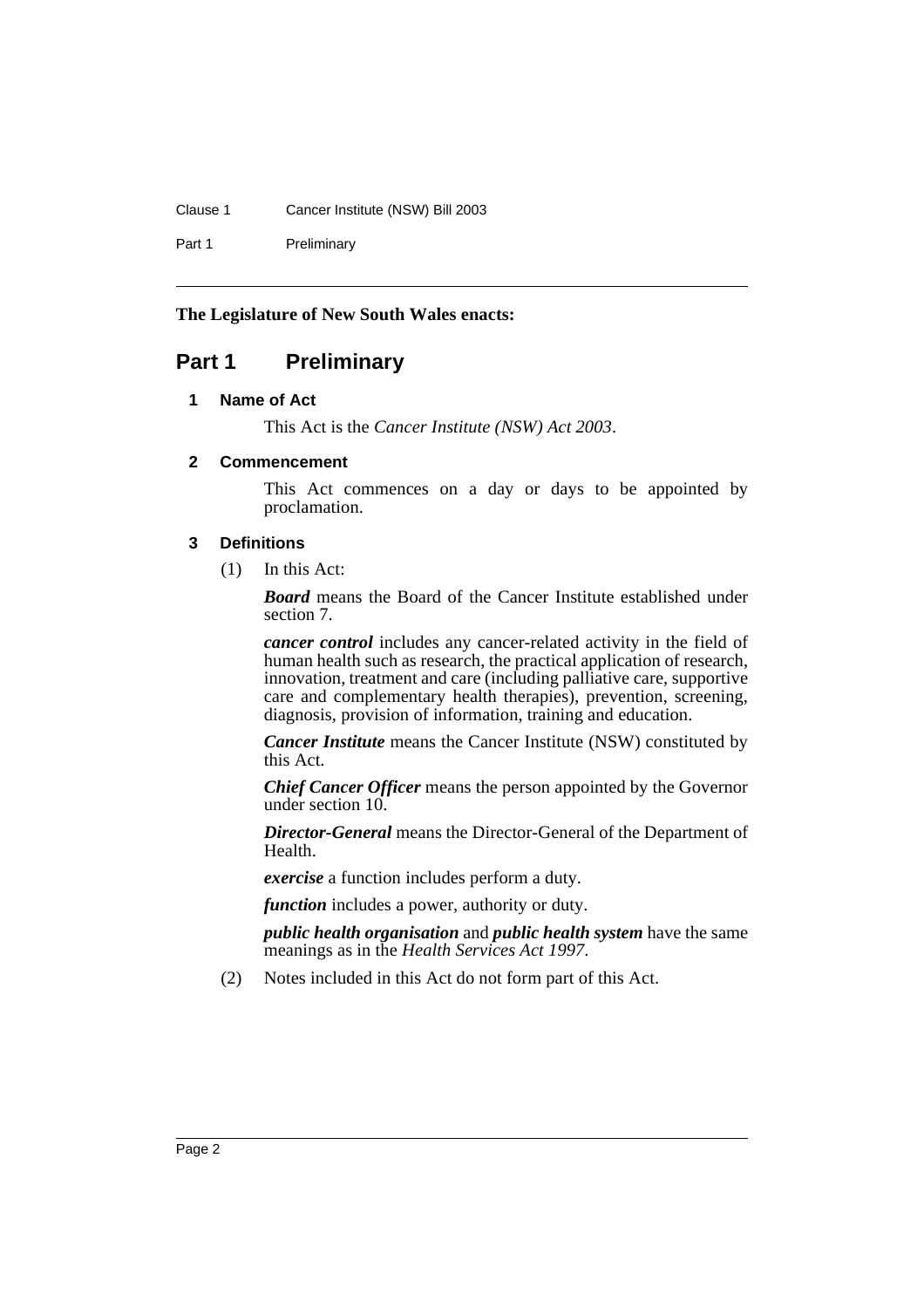Cancer Institute (NSW) Bill 2003 Clause 4

Cancer Institute (NSW) **Part 2** 

# <span id="page-4-1"></span><span id="page-4-0"></span>**Part 2 Cancer Institute (NSW)**

#### **4 Constitution of Cancer Institute**

- (1) There is constituted by this Act a corporation with the corporate name of the Cancer Institute (NSW).
- (2) The Cancer Institute is not and does not represent the Crown.

#### <span id="page-4-2"></span>**5 Objectives of Cancer Institute**

The objectives of the Cancer Institute are as follows:

- (a) to increase the survival rate for cancer patients,
- (b) to reduce the incidence of cancer in the community,
- (c) to improve the quality of life of cancer patients and their carers,
- (d) to operate as a source of expertise on cancer control for the government, health service providers, medical researchers and the general community.

#### <span id="page-4-3"></span>**6 Guiding principles**

In exercising its functions under this Act, the Cancer Institute is to have regard to the following principles:

- (a) effective cancer control requires partnership between the public sector, the private sector and the general community,
- (b) resources available for cancer control should be applied so as to maximise the benefit of those resources to the greatest number of people in the most expeditious, efficient and effective manner,
- (c) there should be an equitable, evidence-based, seamless, patient-centred approach to the care and treatment of cancer patients,
- (d) there should be timely, high quality, co-ordinated and mutlidisciplinary care available for all cancer patients, with a focus on improving accessibility irrespective of geographic location, including appropriate networking of cancer-related services,
- (e) there should be specific accountability for public funds applied by the Cancer Institute to new cancer control activities,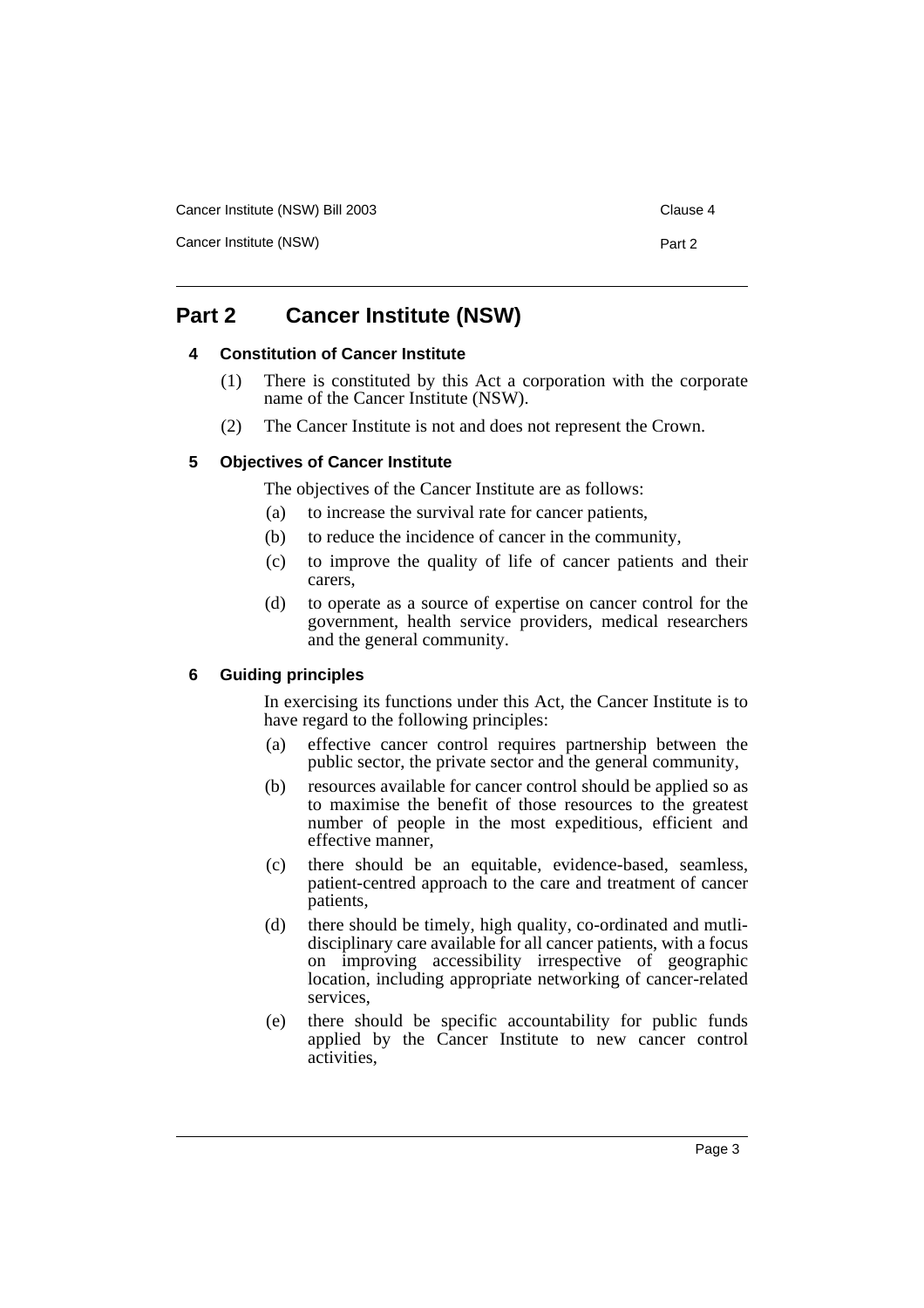#### Clause 6 Cancer Institute (NSW) Bill 2003

Part 2 Cancer Institute (NSW)

- (f) there should be co-operation between State and national bodies engaged in cancer control,
- (g) links between cancer control bodies in New South Wales and relevant bodies operating or located interstate or overseas should be developed or enhanced,
- (h) up to date information about cancer control (including cancerrelated philanthropic activities) should be publicly available and easily accessible,
- (i) cancer-related research activities should be developed in a manner that maximises gains and builds optimal research depth in a number of key research institutions.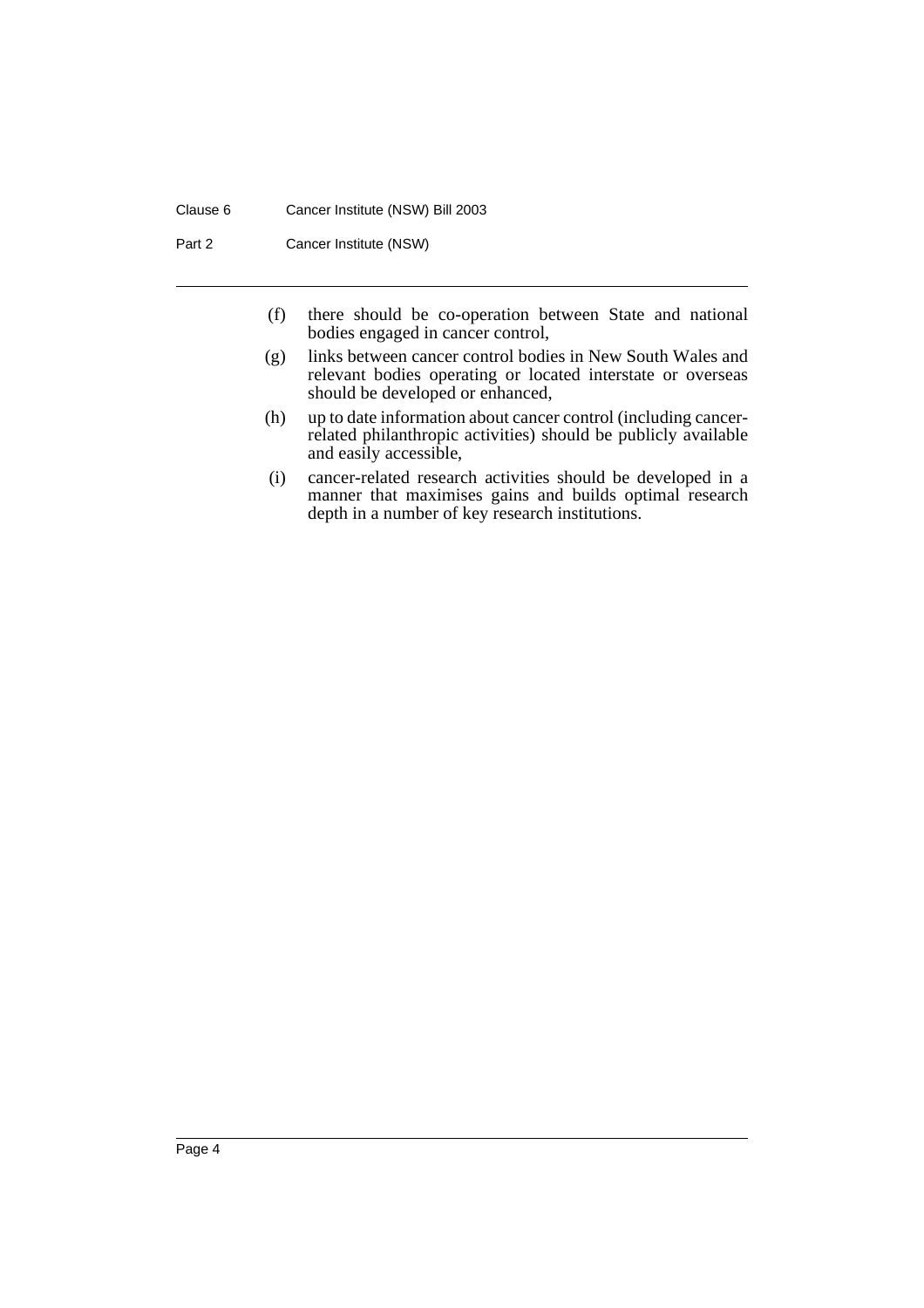| Cancer Institute (NSW) Bill 2003         |        |  |
|------------------------------------------|--------|--|
| Management and staff of Cancer Institute | Part 3 |  |

# <span id="page-6-1"></span><span id="page-6-0"></span>**Part 3 Management and staff of Cancer Institute**

### **7 Board of Cancer Institute**

- (1) There is established by this section a Board of the Cancer Institute.
- (2) The affairs of the Cancer Institute are to be governed by the Board.
- (3) Any act, matter or thing done in the name of, or on behalf of, the Cancer Institute by the Board, or with the authority of the Board, is taken to have been done by the Cancer Institute.
- (4) The Board is subject to the control and direction of the Minister, except in relation to a report or recommendation made by the Board to the Minister.

### <span id="page-6-2"></span>**8 Membership of Board**

- (1) The Board is to consist of:
	- (a) at least 7, but not more than 10, persons appointed by the Minister, and
	- (b) the Chief Cancer Officer.
- (2) Schedule 1 has effect with respect to the members and procedure of the Board.

### <span id="page-6-3"></span>**9 Committees**

- (1) The Board is to establish the following committees:
	- (a) an Ethics Committee,
	- (b) a Clinical Services Advisory Committee,
	- (c) a Research Advisory Committee,
	- (d) a Quality and Clinical Effectiveness Advisory Committee,
	- (e) such other committees as the Board considers appropriate to provide advice and assistance to the Board in carrying out its functions.
- (2) Each such committee has the function of providing advice, in its respective area of expertise, to the Board on:
	- (a) the priorities of the Cancer Institute in achieving its objectives, and
	- (b) such other matters as the Board from time to time requests.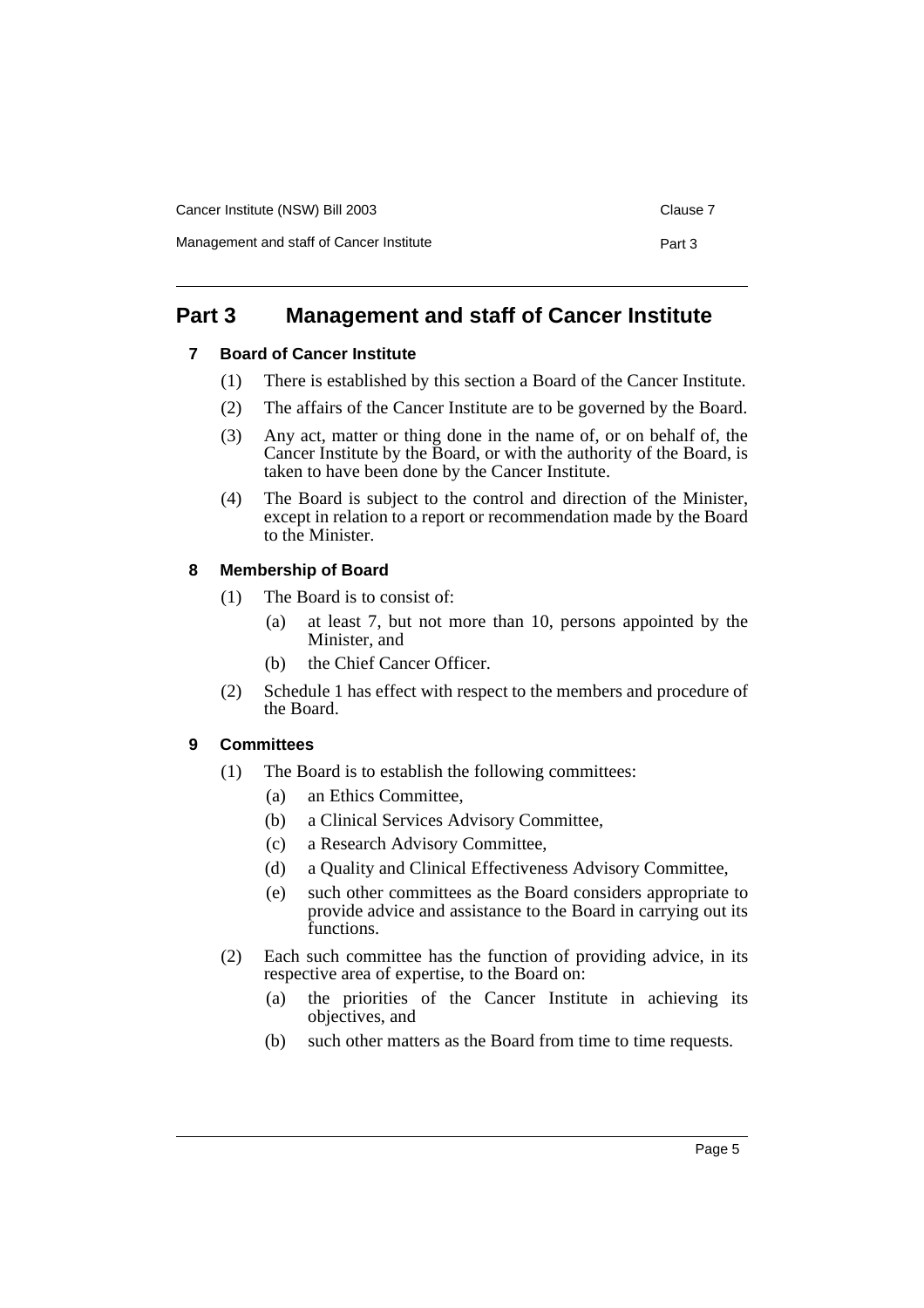#### Clause 10 Cancer Institute (NSW) Bill 2003

Part 3 Management and staff of Cancer Institute

- (3) A committee of the Board is to consist of such persons (including health care professionals) with relevant expertise in the area in respect of which the committee is established.
- (4) It does not matter that some or all of the members of a committee of the Board are not members of the Board.

#### <span id="page-7-0"></span>**10 Chief Cancer Officer**

- (1) The Governor may appoint a Chief Cancer Officer. Chapter 2 of the *Public Sector Employment and Management Act 2002* does not apply to or in respect of the Chief Cancer Officer.
- (2) Subject to this Act, the Chief Cancer Officer holds office for such period (not exceeding 5 years) as is specified in his or her instrument of appointment.
- (3) The Chief Cancer Officer is the chief executive officer of the Cancer Institute.
- (4) The Chief Cancer Officer:
	- (a) is responsible for the management of the affairs of the Cancer Institute, subject to and in accordance with any directions of the Board, and
	- (b) has and may exercise such other functions as are conferred or imposed on the Chief Cancer Officer by or under this or any other Act.
- (5) The Chief Cancer Officer is taken, while holding that office, to be a member of staff of the Cancer Institute. However, nothing in this section enables the Cancer Institute to remove the Chief Cancer Officer from office.
- (6) Without limiting the operation of section 11 (2), the conditions (including remuneration) of the Chief Cancer Officer are, subject to the provisions of the instrument of appointment or any subsequent instrument executed by the Governor, to be determined in accordance with section 115 of the *Health Services Act 1997*.
- (7) The Chief Cancer Officer ceases to hold office if the Chief Cancer Officer:
	- (a) resigns the office by instrument in writing addressed to the Governor, or
	- (b) is removed from office by the Governor under subsection (8).
- (8) The Governor may remove the Chief Cancer Officer from office at any time for any or no reason and without notice.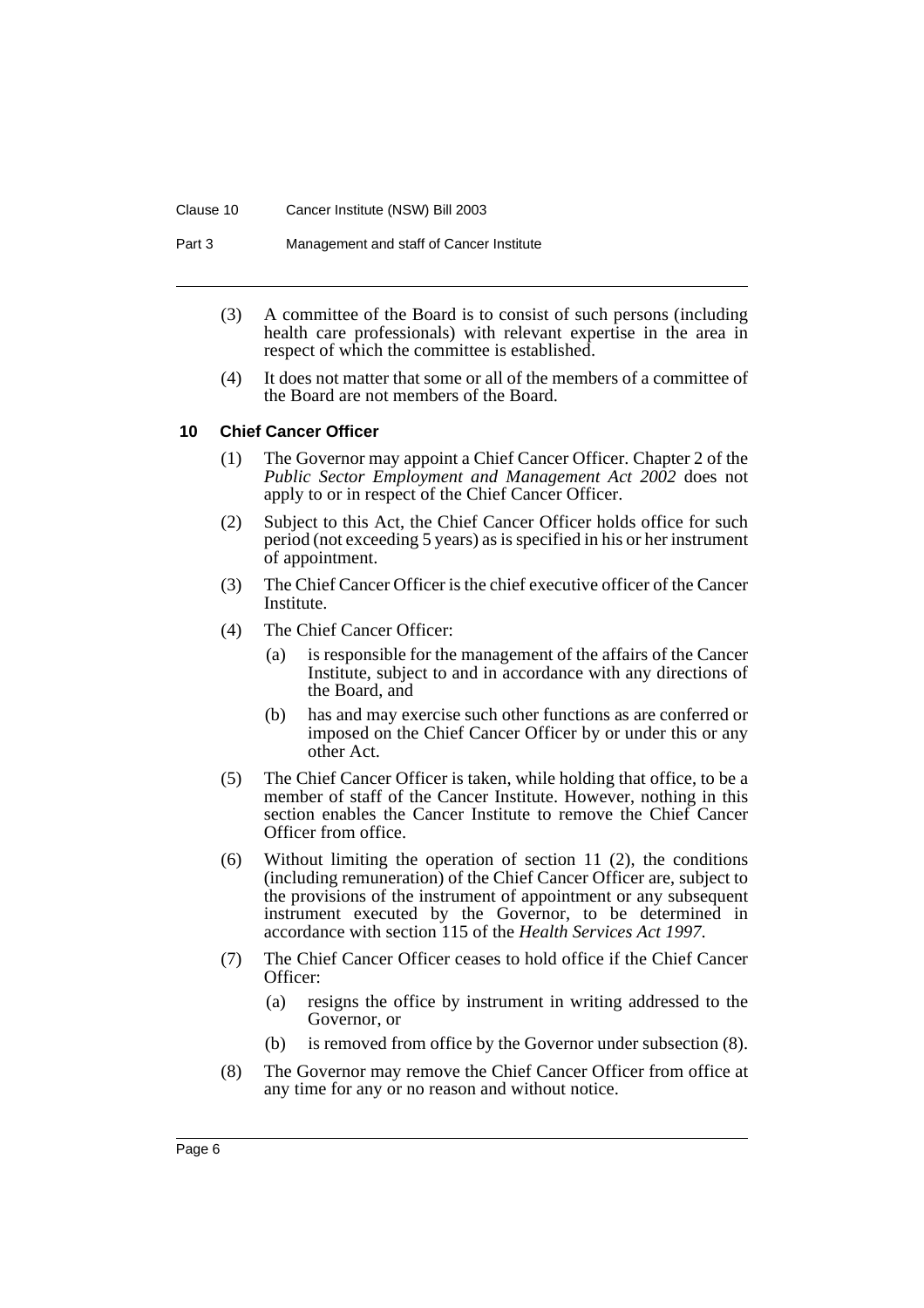| Cancer Institute (NSW) Bill 2003         |        |  |
|------------------------------------------|--------|--|
| Management and staff of Cancer Institute | Part 3 |  |

#### <span id="page-8-0"></span>**11 Staff of Cancer Institute**

- (1) The Cancer Institute may employ such staff as may be necessary for the purpose of exercising its functions. Chapter 2 of the *Public Sector Employment and Management Act 2002* does not apply to or in respect of any such staff.
- (2) Part 1 of Chapter 9 of the *Health Services Act 1997* applies to and in respect of the staff of the Cancer Institute as if those persons were employees in the NSW Health Service.
- (3) The Cancer Institute may arrange for the use of the services of any staff (by secondment or otherwise) or facilities of a government department or public authority. For the purposes of this Act, a person whose services are made use of under this subsection is a member of staff of the Cancer Institute.
- (4) The Cancer Institute may engage consultants for the purposes of getting expert advice.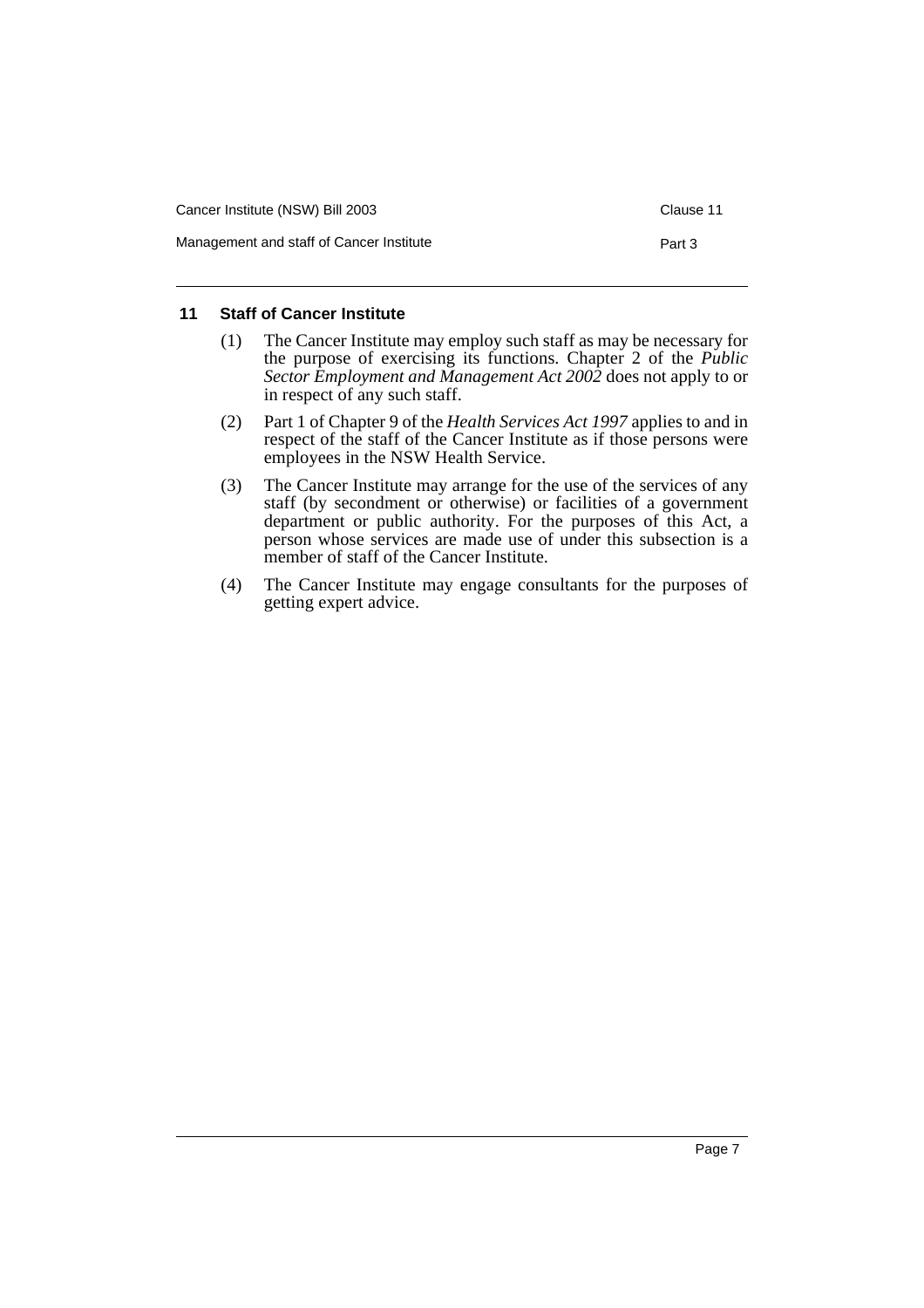#### Clause 12 Cancer Institute (NSW) Bill 2003

Part 4 **Functions of Cancer Institute** 

# <span id="page-9-0"></span>**Part 4 Functions of Cancer Institute**

#### <span id="page-9-1"></span>**12 General functions of Cancer Institute**

- (1) The Cancer Institute may do and perform all acts and things that are necessary or convenient for giving effect to its objectives.
- (2) Without limiting subsection (1), the Cancer Institute has the following functions:
	- (a) to undertake, commission or sponsor cancer-related research and development,
	- (b) to facilitate collaboration and co-operation between bodies involved in cancer-related research and development and in doing so, to establish a publicly available register of such bodies,
	- (c) to provide a system that facilitates expeditious ethical approval for multi-centre clinical trials and other cancerrelated research,
	- (d) to foster and support best practice in, and an evidence-based approach to, cancer control, including participating in the development, evaluation, recommendation or endorsement of guidelines, protocols and practices for cancer control,
	- (e) to accredit programs relating to cancer control, including prevention and screening programs,
	- (f) to review, monitor, evaluate and recommend improvements to cancer-related programs and proposed initiatives in the public health system in relation to cancer control,
	- (g) to facilitate improvements in the effectiveness of cancer control and to develop or endorse strategies to achieve such improvements,
	- (h) to review, develop or commission innovative programs for cancer control,
	- (i) to develop, in conjunction with the Department of Health and public health organisations, a State Cancer Plan by 30 June 2004 for consideration by the Minister for Health and, in conjunction with the Department of Health and public health organisations, to review and recommend changes (if any) to the Plan for consideration by the Minister for Health at least every 2 years after that date (or within such other period as may be determined by the Minister for Health),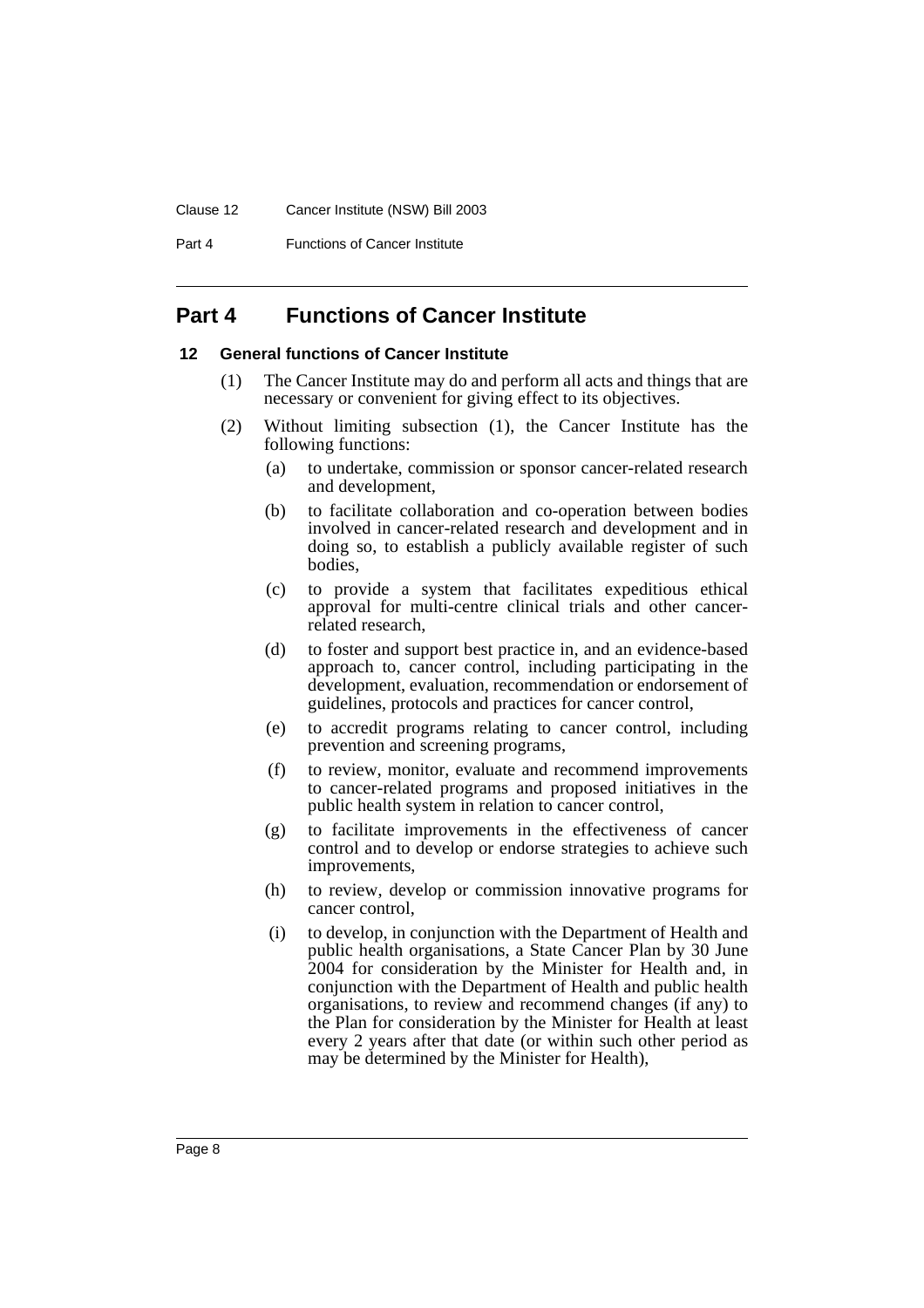Functions of Cancer Institute **Part 4** Part 4

- 
- (j) to advise and make recommendations to the Minister on the manner in which that portion of the money appropriated from the Consolidated Fund in any financial year to the Minister for Health, and which the Minister for Health has specifically designated to be administered by the Cancer Institute, is to be expended,
- (k) to advise the Minister and the Director-General on such matters in relation to cancer control as may be required by the Minister or the Director-General from time to time,
- (l) to undertake the assessment of any cancer control service or program in the public health system as may be required by the Minister for Health or the Director-General from time to time and to report to the Minister for Health or the Director-General on the outcome of that assessment,
- (m) to investigate, evaluate and advise on complementary therapies in the care and treatment of cancer patients, having regard to their clinical effectiveness, safety and effect on quality of life,
- (n) to obtain, collate, maintain and analyse information relating to cancer control,
- (o) to disseminate information and advice about cancer control,
- (p) to provide training and education relevant to cancer control,
- (q) to consult, collaborate and co-operate with public health organisations, consumers, health professionals, government agencies, non-government organisations and other persons or bodies involved in cancer control,
- (r) to engage in fund raising activities for cancer-related purposes and to establish a publicly available register of the bodies that conduct any such fund raising activities,
- (s) to exercise such other functions in relation to cancer control as may be prescribed by the regulations.
- (3) The Cancer Institute has such other functions as are conferred or imposed on it by or under this or any other Act or law.

#### <span id="page-10-0"></span>**13 Collection of cancer control information**

(1) The Cancer Institute may request any person or body to provide the Cancer Institute with any information about cancer control that is held by the person or body.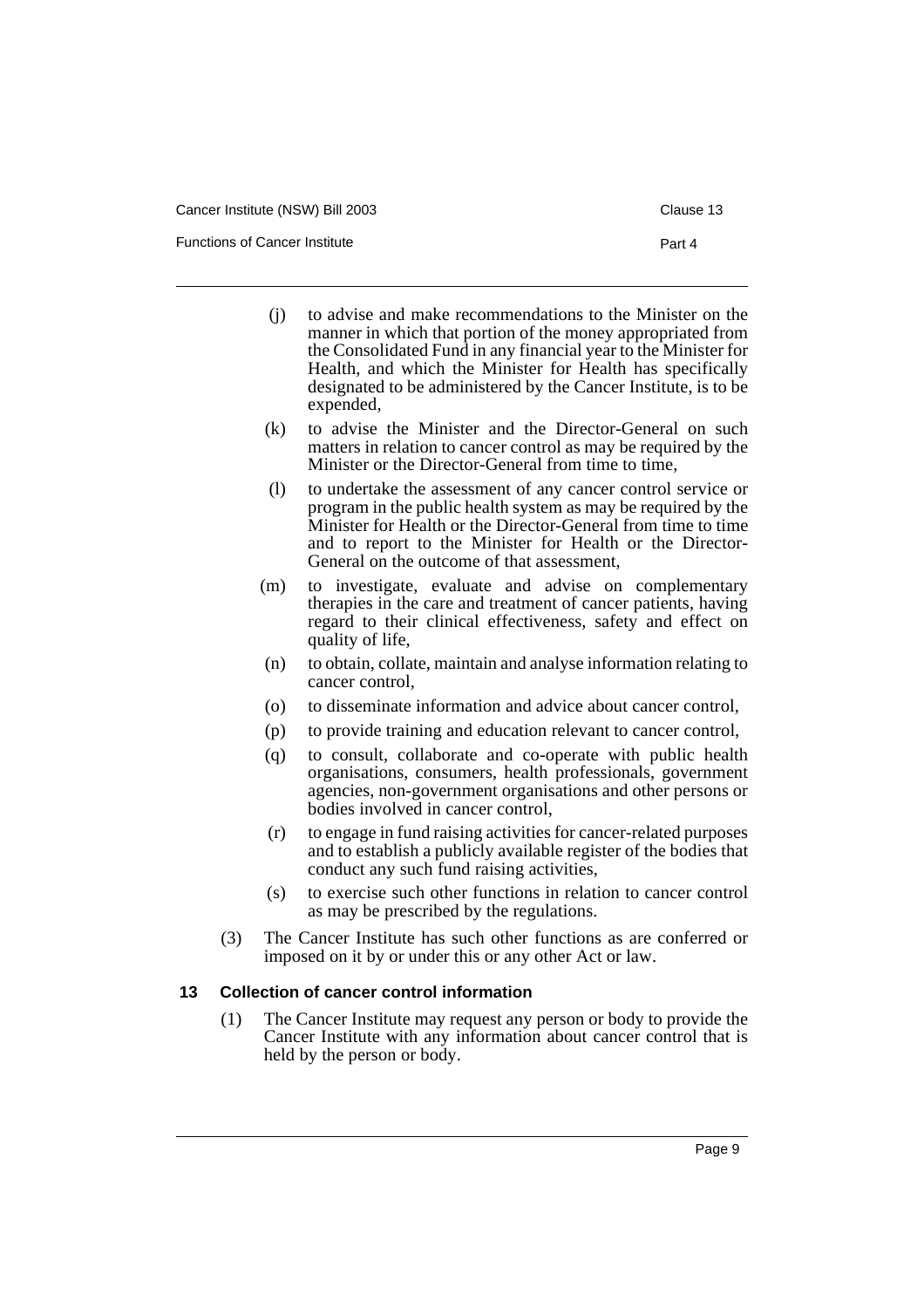#### Clause 14 Cancer Institute (NSW) Bill 2003

Part 4 **Functions of Cancer Institute** 

(2) If any such request is made with respect to the Department of Health or a public health organisation, the request must be complied with if the Director-General consents to the provision of the information concerned.

#### <span id="page-11-0"></span>**14 Report on activities of Cancer Institute**

- (1) The Cancer Institute is required to report to the Minister within 4 months after the end of each financial year on the activities of the Cancer Institute for the previous financial year.
- (2) The first such report is required to be provided in respect of the financial year ending 30 June 2004.
- (3) A report under this section is to include the following information in respect of the financial year to which the report relates:
	- (a) the outcomes achieved from the initiatives of the Cancer **Institute**
	- (b) details about the trends in the incidence of cancer and the mortality and survival rates for cancer in New South Wales,
	- (c) an overview of cancer-related research and philanthropic activities in New South Wales.
- (4) The Minister is to cause each report provided under this section to be tabled in both Houses of Parliament within one month after receiving it.

#### <span id="page-11-1"></span>**15 Powers in relation to property**

- (1) The Cancer Institute may:
	- (a) acquire land (including an interest in land), for the purpose of the exercise of its functions, by agreement or by compulsory process in accordance with the *Land Acquisition (Just Terms Compensation) Act 1991*, and
	- (b) acquire any other property for the purpose of the exercise of its functions, and
	- (c) sell, lease, mortgage or otherwise dispose of land or any other property.
- (2) However, the Cancer Institute must not:
	- (a) acquire land by any means, or
	- (b) dispose of land by sale, lease, mortgage or otherwise,

except with the approval of the Minister.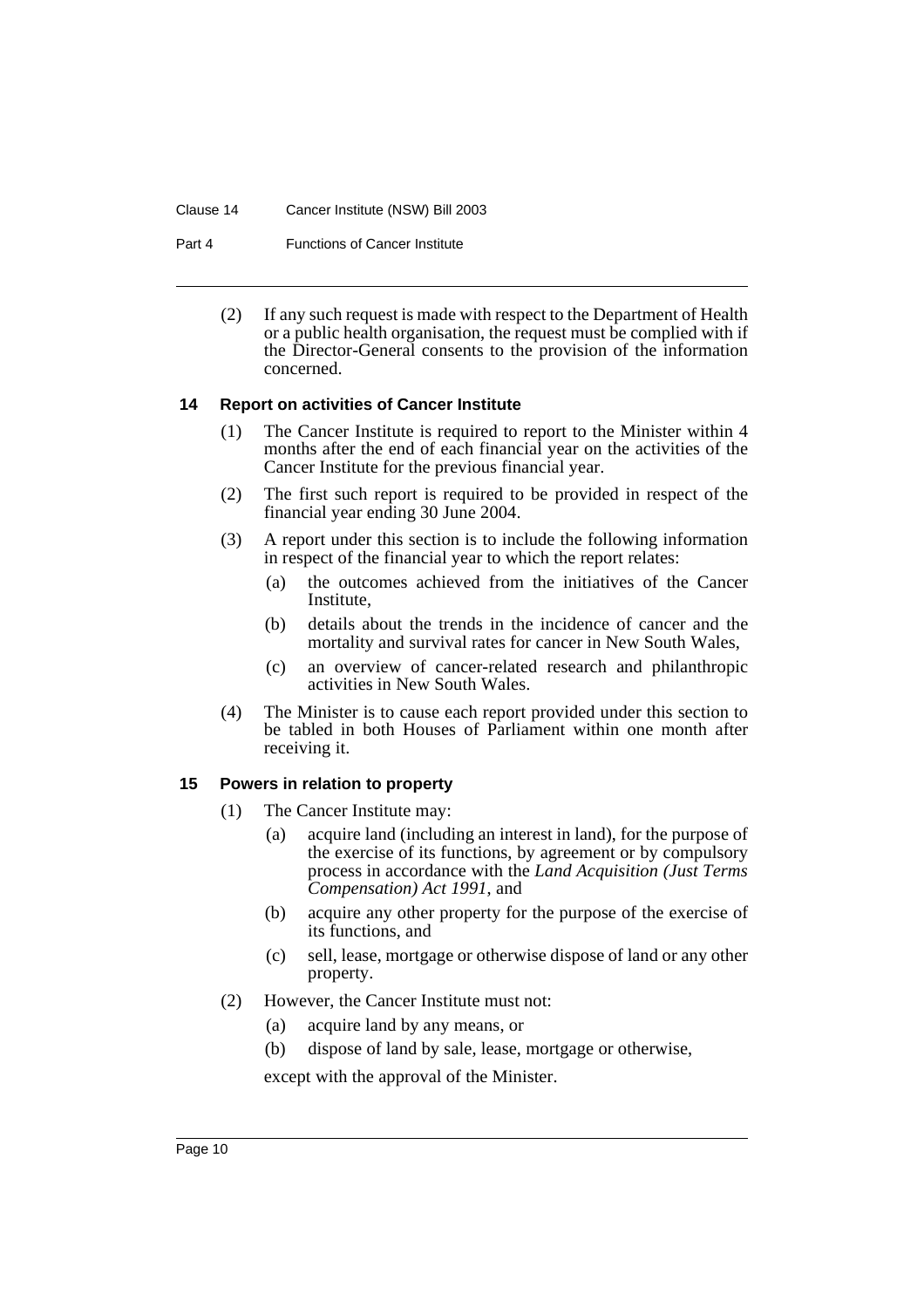| Cancer Institute (NSW) Bill 2003     | Clause |
|--------------------------------------|--------|
| <b>Functions of Cancer Institute</b> | Part 4 |

Clause 16

- (3) The Cancer Institute may request the Minister to give approval to (and the Minister may approve) a disposition or dedication of land or a use of land, being a disposition, dedication or use:
	- (a) that is contrary to a provision of, or a trust arising under, the Crown grant of that land, or
	- (b) that, if this section had not been enacted, may make the land liable to be forfeited to the Crown.
- (4) If the Minister has given an approval under this section to a disposition or dedication of land, or to a use of land, neither the disposition or dedication of the land (or its subsequent use) nor the use of the land:
	- (a) is to be regarded as a breach of any provision of, or any trust arising under, the Crown grant of that land, or
	- (b) is to make the land liable to be forfeited to the Crown.

#### <span id="page-12-0"></span>**16 Power to accept gifts, devises or bequests**

- (1) The Cancer Institute has power to acquire by gift, devise or bequest any property for the purposes of this Act and to agree to, and carry out, the conditions (if any) of the gift, devise or bequest.
- (2) The rule of law against remoteness of vesting does not apply to any condition of a gift, devise or bequest to which the Cancer Institute has agreed.
- (3) If the Cancer Institute accepts a gift or bequest of securities which are comprised of debentures, debenture stock, preference or ordinary stock or preference or ordinary shares, of a company under the *Corporations Act 2001* of the Commonwealth, and the securities are not subject to any liability for calls or other payments other than a call or calls within a limited period, the Cancer Institute may:
	- (a) retain the securities, and
	- (b) pay any calls or other payment in respect of the securities, and
	- (c) exercise any rights to participate in an issue of securities accruing to the Cancer Institute as the holder of the securities retained.
- (4) The *Duties Act 1997* does not apply to or in respect of any gift to, or bequest or devise in favour of, the Cancer Institute.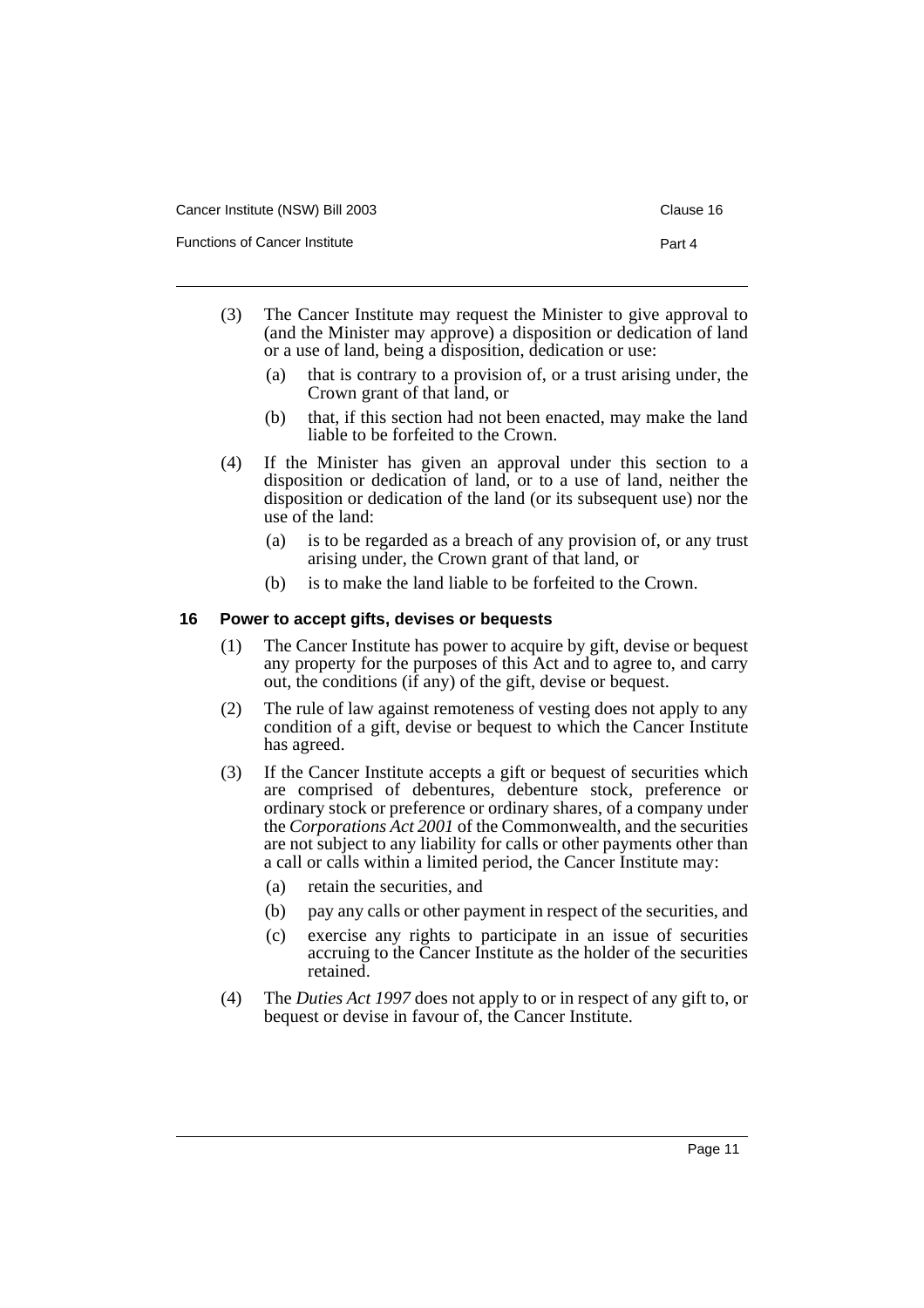Part 4 **Functions of Cancer Institute** 

#### <span id="page-13-0"></span>**17 Contracts of Cancer Institute**

- (1) The Cancer Institute may make and enter into contracts or agreements with any person for the performance of services, or for the supply of any goods, by that person with respect to the exercise by the Cancer Institute of its functions.
- (2) Any contract or agreement under this section is taken, for the purposes of the *Constitution Act 1902*, to be a contract or agreement for or on account of the Public Service of New South Wales.

#### <span id="page-13-1"></span>**18 Investments**

- (1) The Cancer Institute may invest money held by it:
	- (a) in such manner as may be authorised by the *Public Authorities (Financial Arrangements) Act 1987*, or
	- (b) if that Act does not confer power to invest money so held, in any manner authorised for the time being for the investment of trust funds and in any other manner approved by the Minister with the concurrence of the Treasurer.
- (2) The Cancer Institute may at any time dispose of any of its investments and apply the proceeds for the purpose of exercising its functions.
- (3) This section is, in relation to the investment of any funds, subject to the terms of any trust applying to those funds.

#### <span id="page-13-2"></span>**19 By-laws**

- (1) The Cancer Institute may, with the approval of the Minister, make by-laws, not inconsistent with this Act or the regulations, for or with respect to the following:
	- (a) the keeping of records concerning the acts, decisions and proceedings of the Board,
	- (b) the procedure for the calling of meetings of the Board and for the conduct of business at those meetings,
	- (c) the appointment and functions of committees of the Board,
	- (d) the custody and use of the seal of the Cancer Institute.
- (2) A provision of a by-law may do any one or more of the following:
	- (a) apply generally or be limited in its application to reference to specified exceptions or factors,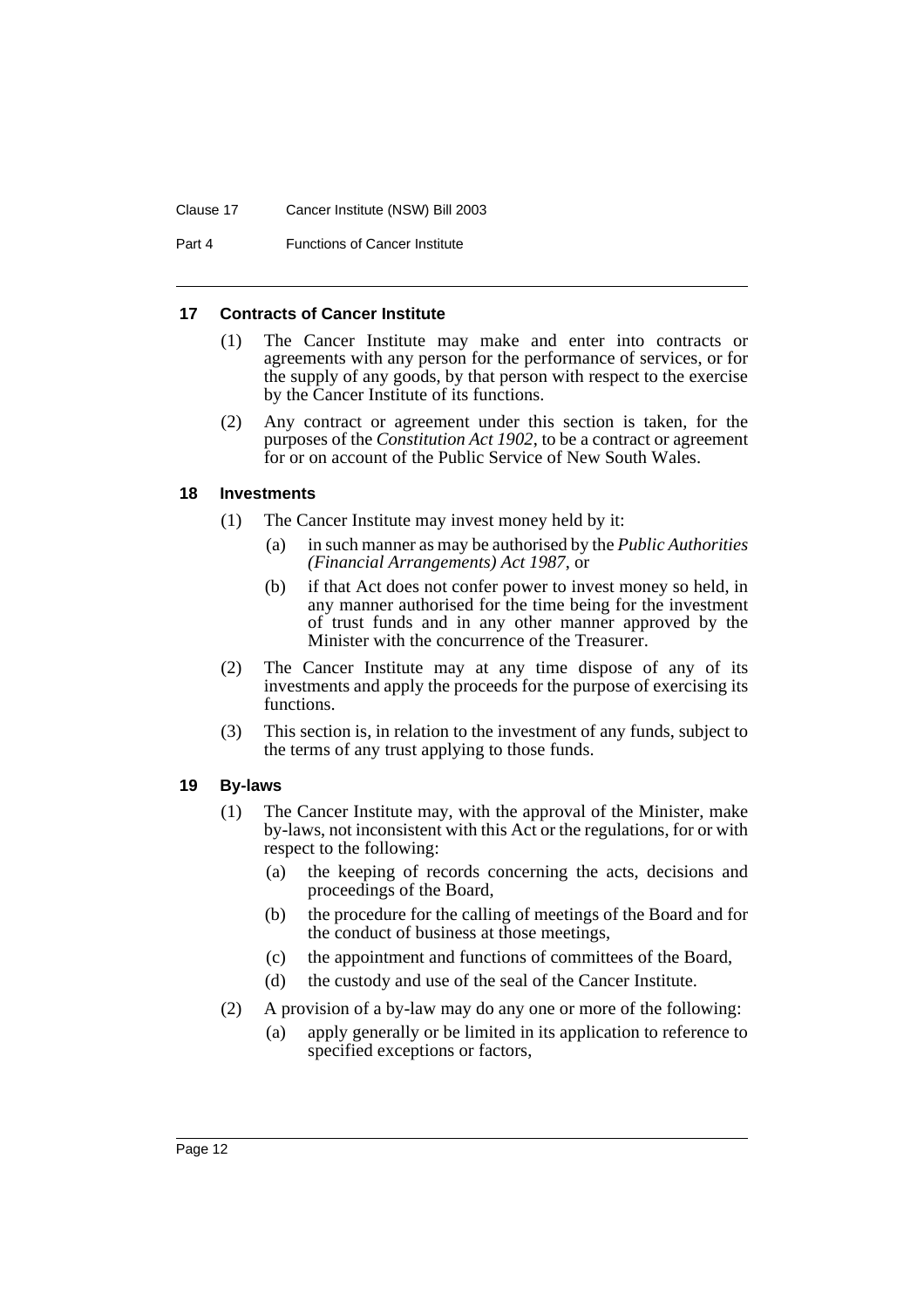- 
- (b) apply differently according to different factors of a specified kind,
- (c) authorise any matter or thing to be from time to time determined, applied or regulated by any specified person or body.
- (3) Judicial notice is to be taken of a by-law authenticated by the seal of the Cancer Institute or in accordance with section 23. It is to be presumed, in the absence of evidence to the contrary, that all conditions and preliminary steps precedent to the making of the bylaw have been complied with and performed.

#### <span id="page-14-0"></span>**20 Delegations by Cancer Institute**

- (1) The Cancer Institute may delegate to any member of staff of the Cancer Institute the exercise of any of its functions other than:
	- (a) this power of delegation, and
	- (b) the power to make by-laws.
- (2) The Minister may give any direction to the Cancer Institute concerning delegations under this section that the Minister thinks appropriate.
- (3) Nothing in this section authorises the Cancer Institute to delegate the whole of its functions to another person.
- (4) For the purposes of this section, the functions of the Cancer Institute include the functions of the Board.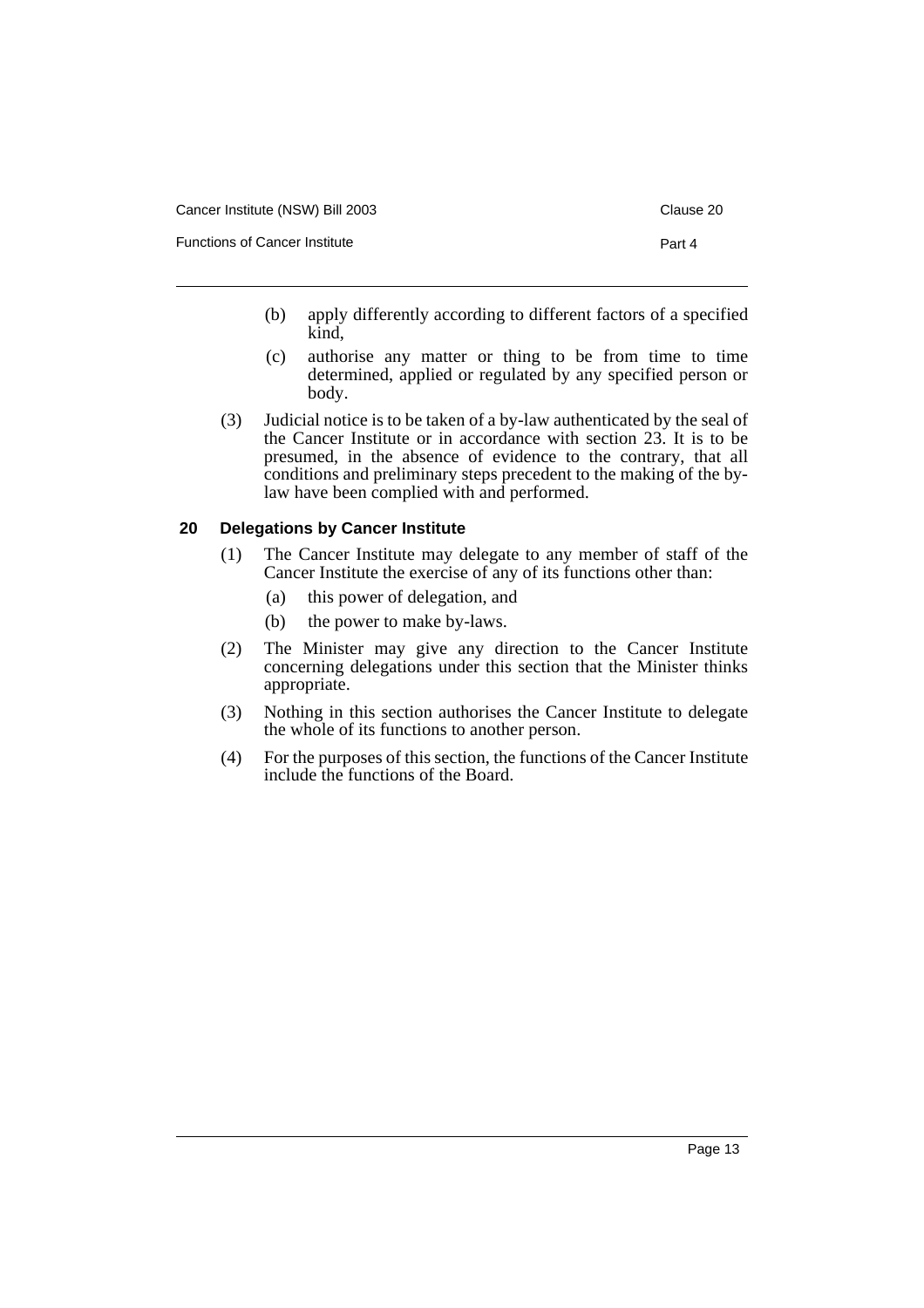#### Clause 21 Cancer Institute (NSW) Bill 2003

Part 5 Miscellaneous provisions

# <span id="page-15-0"></span>**Part 5 Miscellaneous provisions**

#### <span id="page-15-1"></span>**21 Independent review of performance of Cancer Institute**

The Minister may, from time to time, appoint an independent panel of experts to review, and report to the Minister on, the performance of the Cancer Institute in achieving its objectives.

#### <span id="page-15-2"></span>**22 Personal liability**

A matter or thing done or omitted to be done by:

- (a) the Cancer Institute, or
- (b) a member of staff of the Cancer Institute, or
- (c) the Board or a committee of the Board, or
- (d) a member of the Board, a member of a committee of the Board or any person acting under the direction of the Board or a committee of the Board,

does not, if the matter or thing was done or omitted to be done in good faith for the purposes of executing this Act, subject the member or a person so acting personally to any action, liability, claim or demand.

#### <span id="page-15-3"></span>**23 Authentication of certain documents**

Any document requiring authentication by the Cancer Institute may be sufficiently authenticated without the seal of the Cancer Institute if signed by the Chief Cancer Officer or by any other member of staff of the Cancer Institute authorised to do so by the Chief Cancer Officer.

#### <span id="page-15-4"></span>**24 Service of documents on Cancer Institute**

- (1) A document may be served on the Cancer Institute by leaving it at, or by sending it by post to:
	- (a) the office of the Cancer Institute, or
	- (b) if it has more than one office, any one of its offices.
- (2) Nothing in subsection (1) affects the operation of any provision of a law or of the rules of a court authorising a document to be served on the Cancer Institute in a manner not provided for by subsection (1).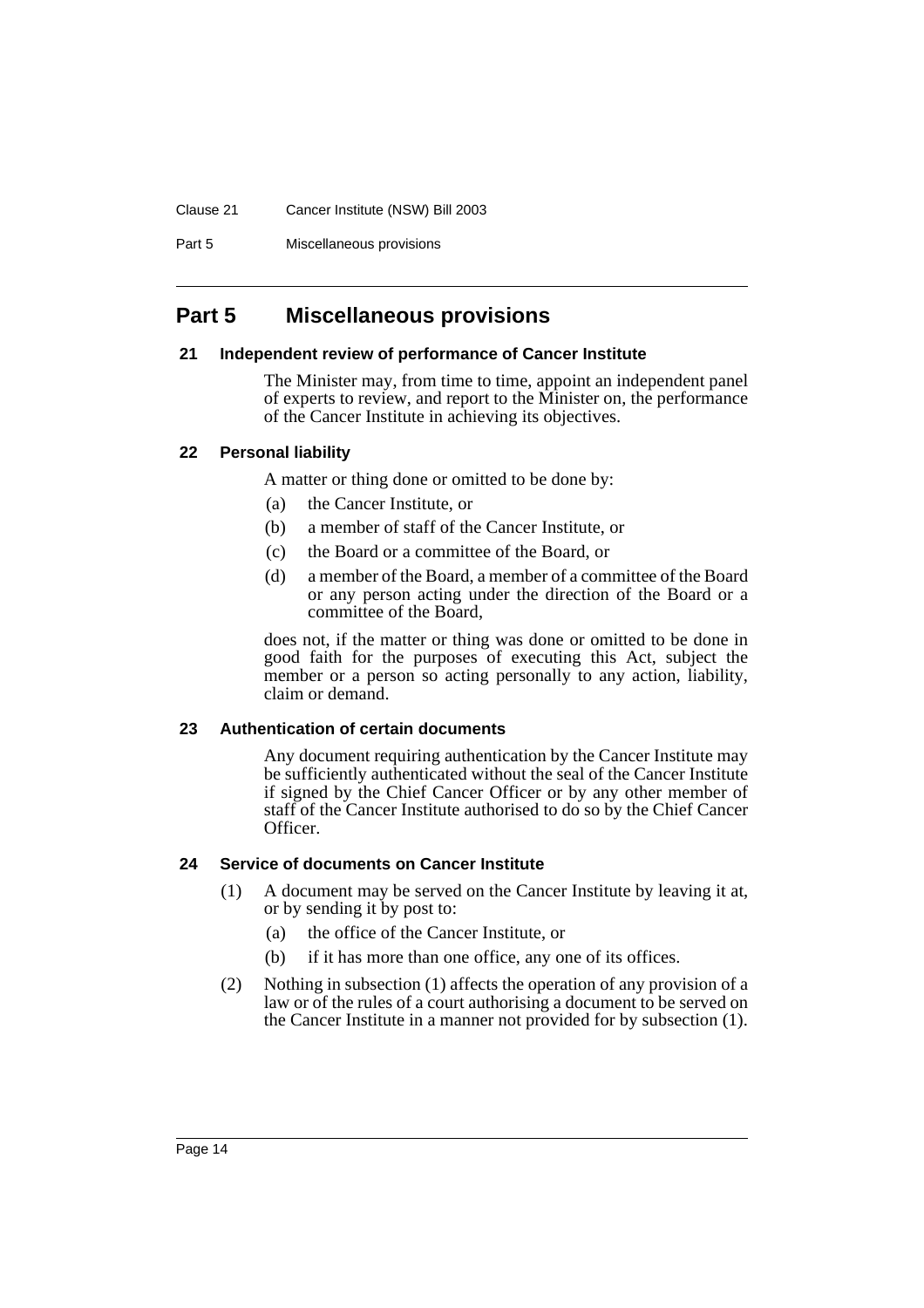| Cancer Institute (NSW) Bill 2003 | Clause 25 |
|----------------------------------|-----------|
| Miscellaneous provisions         | Part 5    |

#### <span id="page-16-0"></span>**25 Regulations**

- (1) The Governor may make regulations, not inconsistent with this Act, for or with respect to any matter that by this Act is required or permitted to be prescribed or that is necessary or convenient to be prescribed for carrying out or giving effect to this Act.
- (2) The regulations may contain provisions of a savings or transitional nature consequent on the enactment of this Act.
- (3) Any such savings or transitional provision may, if the regulations so provide, take effect from the date of assent to this Act or a later date. To the extent to which any such provision takes effect from a date that is earlier than the date of its publication in the Gazette, the provision does not operate so as:
	- (a) to affect, in a manner prejudicial to any person (other than the State or an authority of the State), the rights of that person existing before the date of its publication, or
	- (b) to impose liabilities on any person (other than the State or an authority of the State) in respect of anything done or omitted to be done before the date of its publication.
- (4) In particular, the regulations under subsection (2) may make provision for or in respect to the following:
	- (a) the transfer of the assets, rights and liabilities of the New South Wales Cancer Council (*the Council*) before the registration date as referred to in Schedule 2,
	- (b) the transfer of money held in the New South Wales Cancer Council Account maintained by the Council under section 9 of the *New South Wales Cancer Council Act 1995* and the winding up of that account as a consequence of the repeal of that Act,
	- (c) the transfer of staff of the Council to the Cancer Institute,
	- (d) any other matter that is consequential on the operation of Schedule 2.

#### <span id="page-16-1"></span>**26 Provisions relating to New South Wales Cancer Council**

Schedule 2 has effect.

#### <span id="page-16-2"></span>**27 Repeal of New South Wales Cancer Council Act 1995 No 43**

On or after the registration date referred to in Schedule 2, the Governor may, by proclamation, repeal the *New South Wales*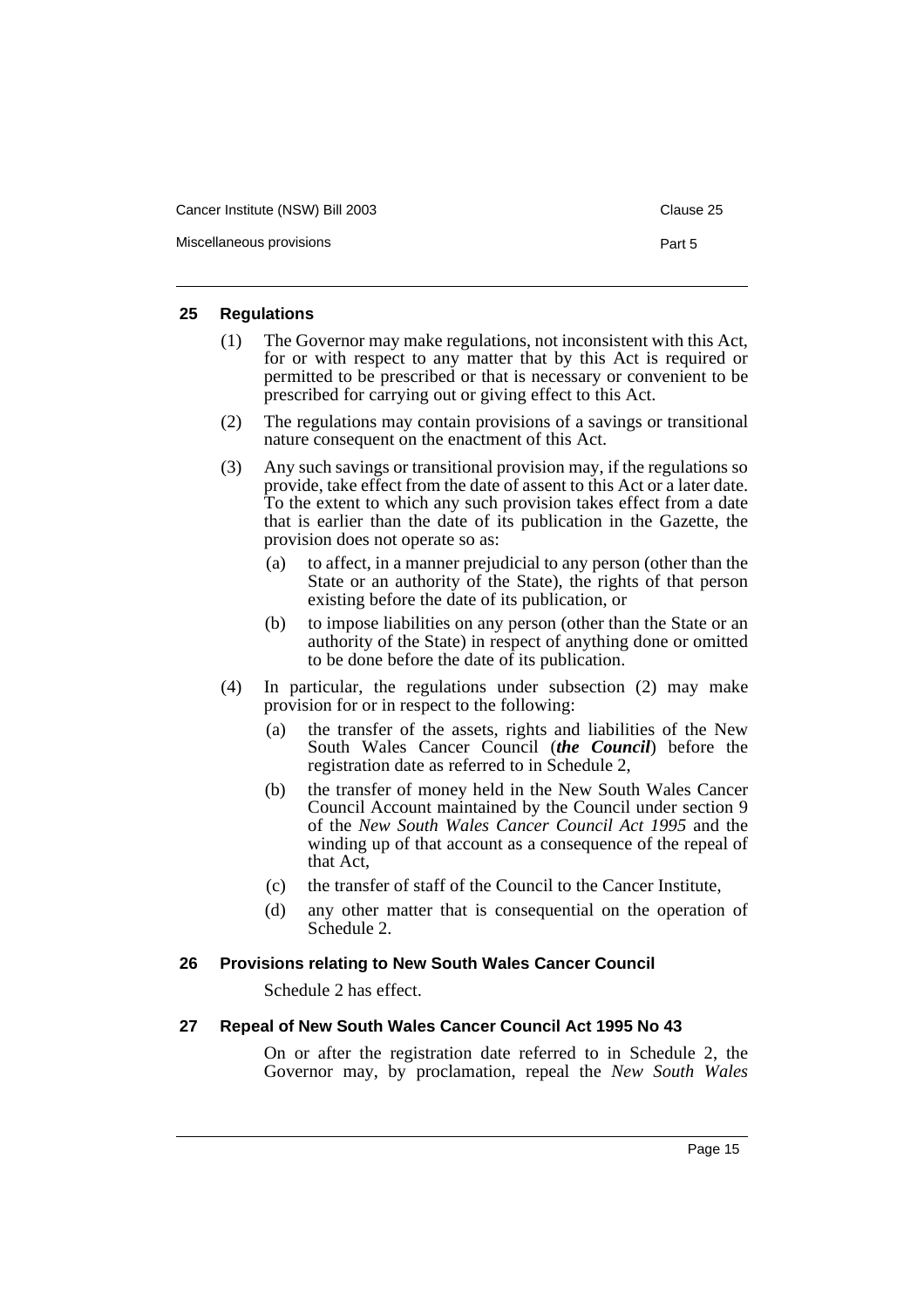#### Clause 28 Cancer Institute (NSW) Bill 2003

Part 5 Miscellaneous provisions

*Cancer Council Act 1995* (or any specified provision or provisions of that Act).

#### <span id="page-17-0"></span>**28 Amendment of other legislation**

The Acts and Regulation specified in Schedule 3 are amended as set out in that Schedule.

#### <span id="page-17-1"></span>**29 Review of Act**

- (1) The Minister is to review this Act to determine whether the policy objectives of the Act remain valid and whether the terms of the Act remain appropriate for securing those objectives.
- (2) The review is to be undertaken as soon as possible after the period of 3 years from the date of assent to this Act.
- (3) A report on the outcome of the review is to be tabled in each House of Parliament within 12 months after the end of the period of 3 years.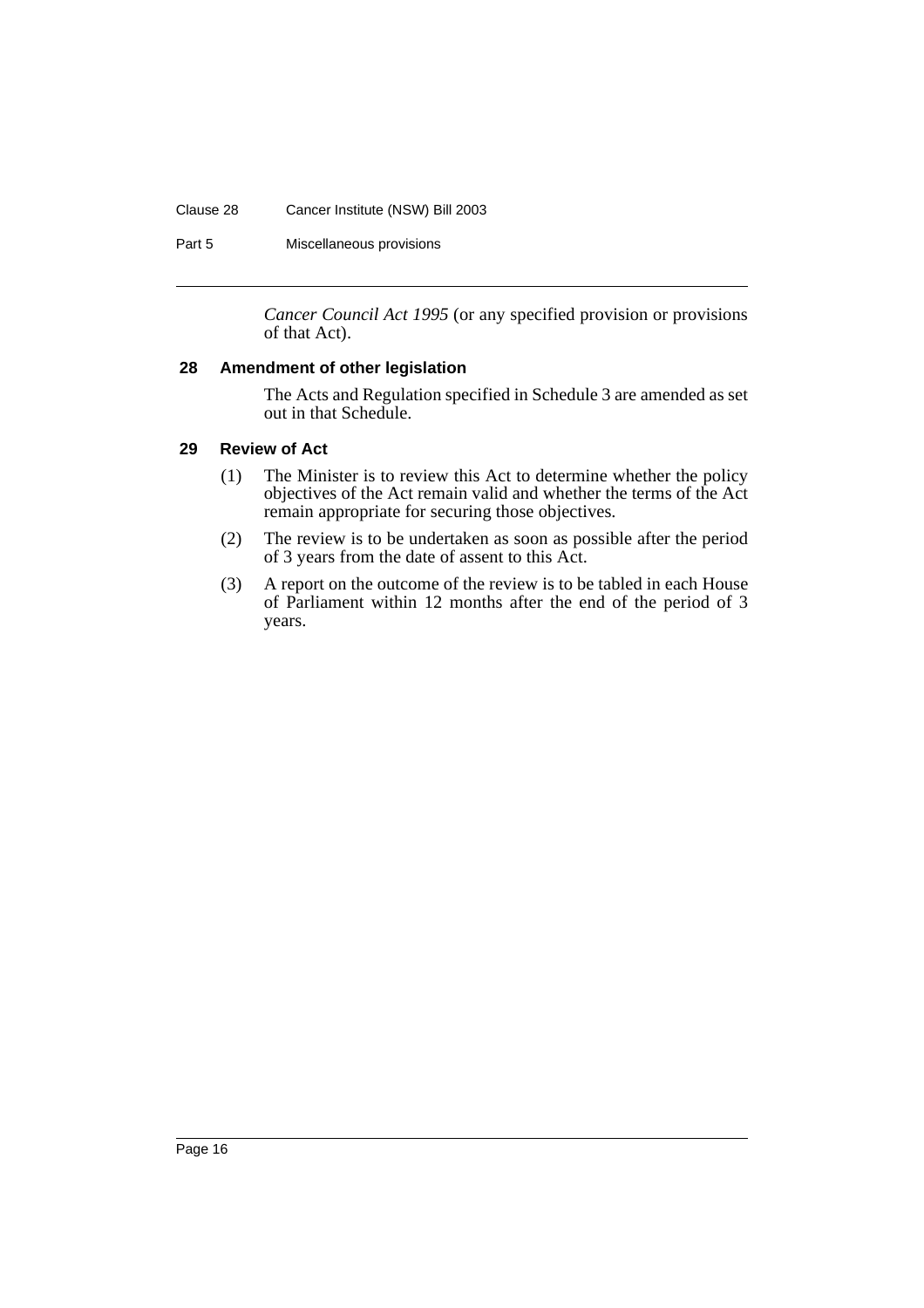Provisions relating to members and procedure of Board Schedule 1

# <span id="page-18-0"></span>**Schedule 1 Provisions relating to members and procedure of Board**

(Section 8 (2))

# **Part 1 General**

#### **1 Definitions**

In this Schedule:

*appointed member* means a member other than the Chief Cancer Officer.

*Chairperson* means the Chairperson of the Board.

*member* means any member of the Board.

# **Part 2 Members**

#### **2 Chairperson of Board**

- (1) The Minister may, from time to time, appoint an appointed member to be the Chairperson of the Board.
- (2) The Minister may remove the Chairperson from office as Chairperson of the Board.
- (3) A person who is an appointed member and Chairperson of the Board is taken to have vacated office as Chairperson if the person:
	- (a) is removed from that office by the Minister under subclause (2), or
	- (b) resigns that office by instrument in writing addressed to the Minister, or
	- (c) ceases to be an appointed member.

#### **3 Acting members and acting Chairperson**

- (1) The Minister may, from time to time, appoint a person to act in the office of a member during the illness or absence of the member, and the person, while so acting, has and may exercise all the functions of the member and is taken to be a member.
- (2) The Minister may, from time to time, appoint an appointed member to act in the office of Chairperson during the illness or absence of the Chairperson, and the appointed member, while so acting, has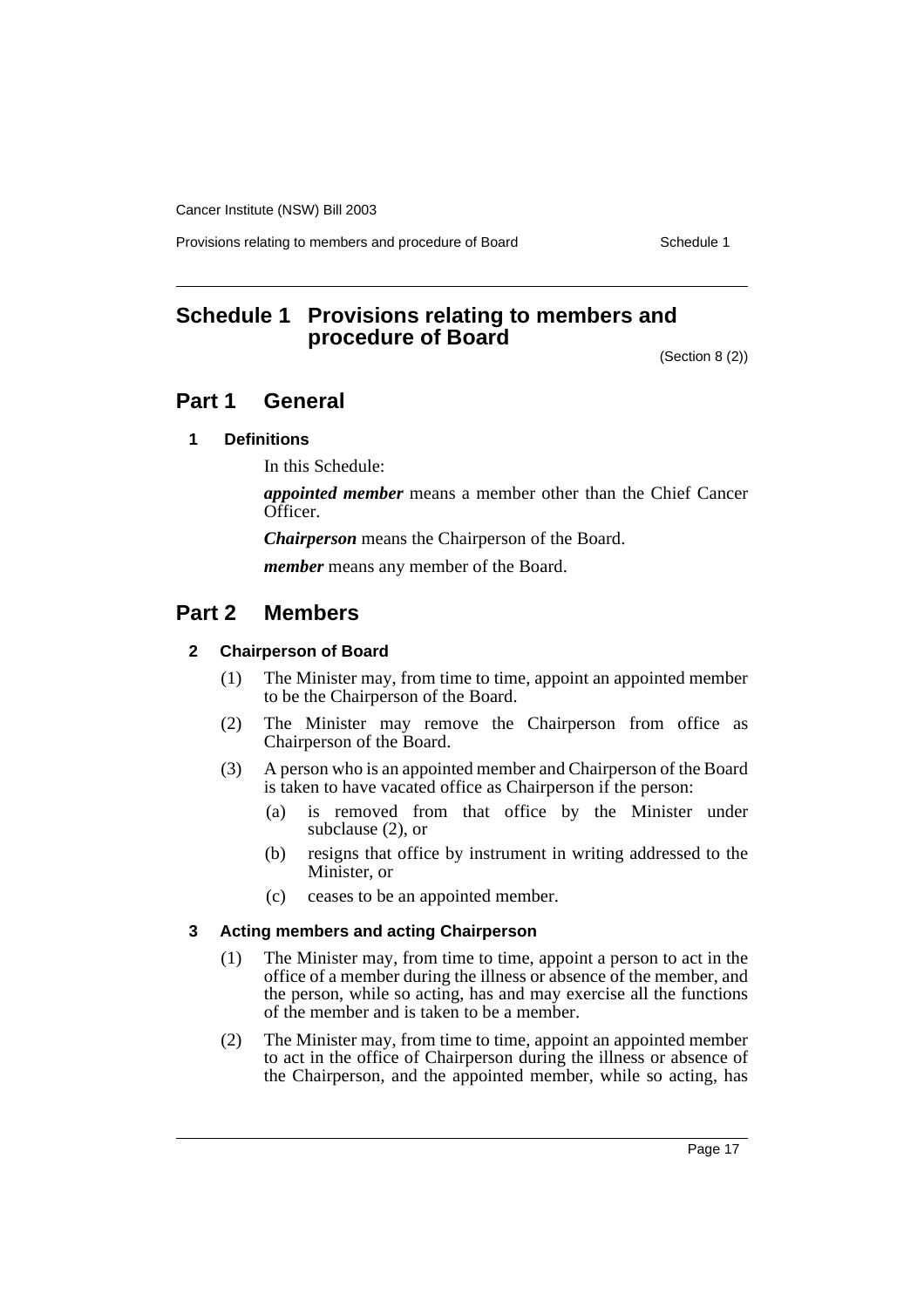and may exercise all the functions of the Chairperson and is taken to be the Chairperson.

(3) The Minister may remove any person from any office to which the person was appointed under this clause.

#### **4 Terms of office of appointed members**

Subject to this Schedule, an appointed member holds office for such period (not exceeding 3 years) as is specified in the member's instrument of appointment, but is eligible (if otherwise qualified) for re-appointment.

#### **5 Remuneration**

An appointed member is entitled to be paid such remuneration (including travelling and subsistence allowances) as the Minister may from time to time determine in respect of the member.

#### **6 Vacancy in office of member**

- (1) The office of an appointed member becomes vacant if the member:
	- (a) dies, or
	- (b) completes a term of office and is not re-appointed, or
	- (c) resigns the office by instrument in writing addressed to the Minister, or
	- (d) is removed from office by the Minister under this clause, or
	- (e) is absent from 4 consecutive meetings of the Board of which reasonable notice has been given to the member personally or by post, except on leave granted by the Minister or unless the member is excused by the Minister for having been absent from those meetings, or
	- (f) becomes bankrupt, applies to take the benefit of any law for the relief of bankrupt or insolvent debtors, compounds with his or her creditors or makes an assignment of his or her remuneration for their benefit, or
	- (g) becomes a mentally incapacitated person, or
	- (h) is convicted in New South Wales of an offence that is punishable by imprisonment for 12 months or more or is convicted elsewhere than in New South Wales of an offence that, if committed in New South Wales, would be an offence so punishable.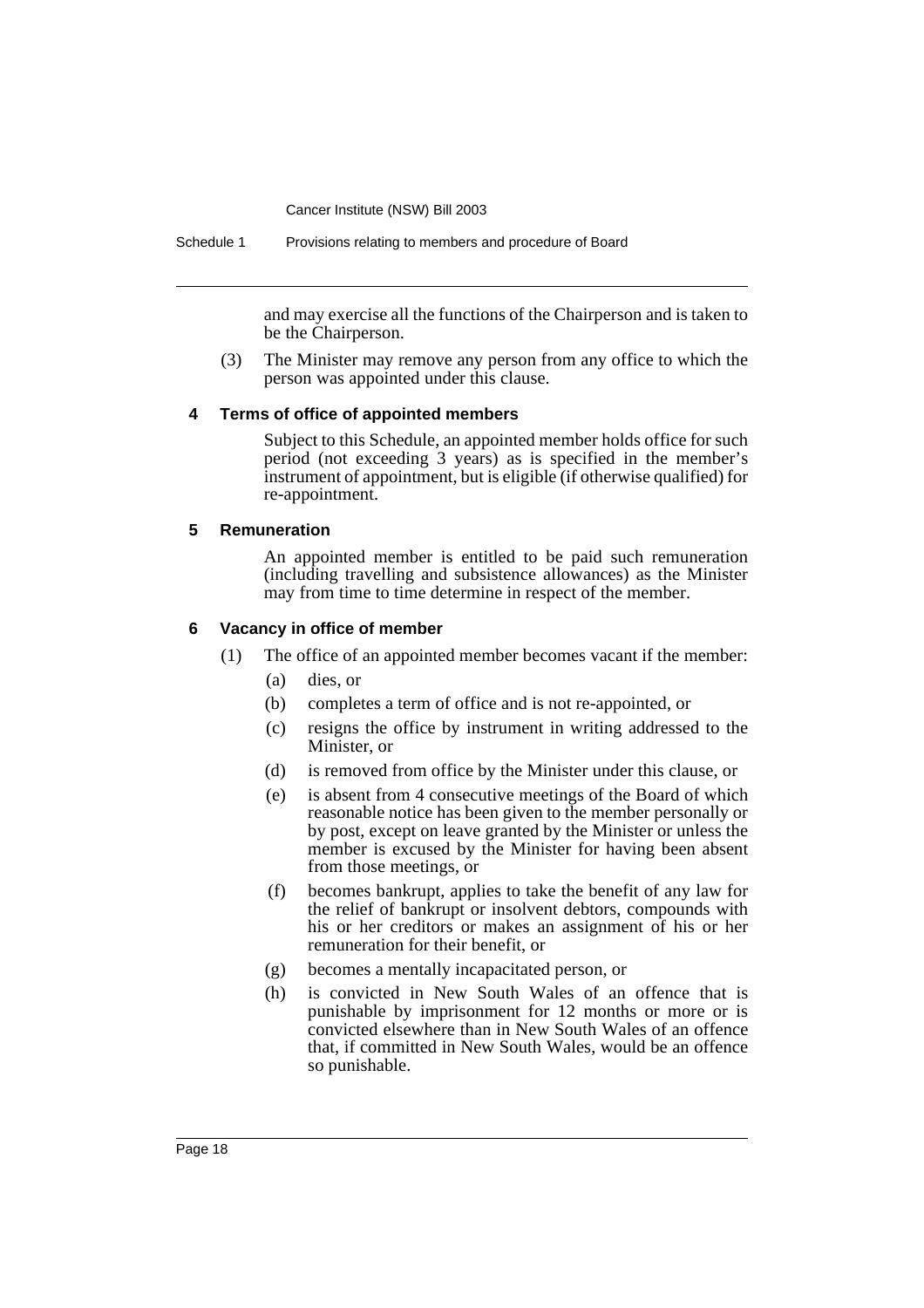Provisions relating to members and procedure of Board Schedule 1

(2) The Minister may remove an appointed member from office at any time for any or no reason and without notice.

#### **7 Filling of vacancy in office of appointed member**

If the office of an appointed member becomes vacant, a person is, subject to this Act, to be appointed to fill the vacancy.

#### **8 Disclosure of pecuniary and other conflicts of interests**

- (1) If:
	- (a) a member has a direct or indirect pecuniary interest, or any other interest, in a matter being considered or about to be considered at a meeting of the Board, and
	- (b) the interest appears to raise a conflict with the proper performance of the member's duties in relation to the consideration of the matter,

the member must, as soon as possible after the relevant facts have come to the member's knowledge, disclose the nature of the interest at a meeting of the Board.

- (2) A disclosure by a member at a meeting of the Board that the member:
	- (a) is a member, or is in the employment, of a specified company or other body, or
	- (b) is a partner, or is in the employment, of a specified person, or
	- (c) has some other specified interest relating to a specified company or other body or to a specified person,

is a sufficient disclosure of the nature of the interest in any matter relating to that company or other body or to that person which may arise after the date of the disclosure and that is required to be disclosed under subclause (1).

- (3) Particulars of any disclosure made under this clause must be recorded by the Board in a book kept for the purpose and that book must be open at all reasonable hours to inspection by any person on payment of the fee determined by the Board.
- (4) After a member has disclosed the nature of an interest in any matter, the member must not, unless the Minister or the Board otherwise determines:
	- (a) be present during any deliberation of the Board with respect to the matter, or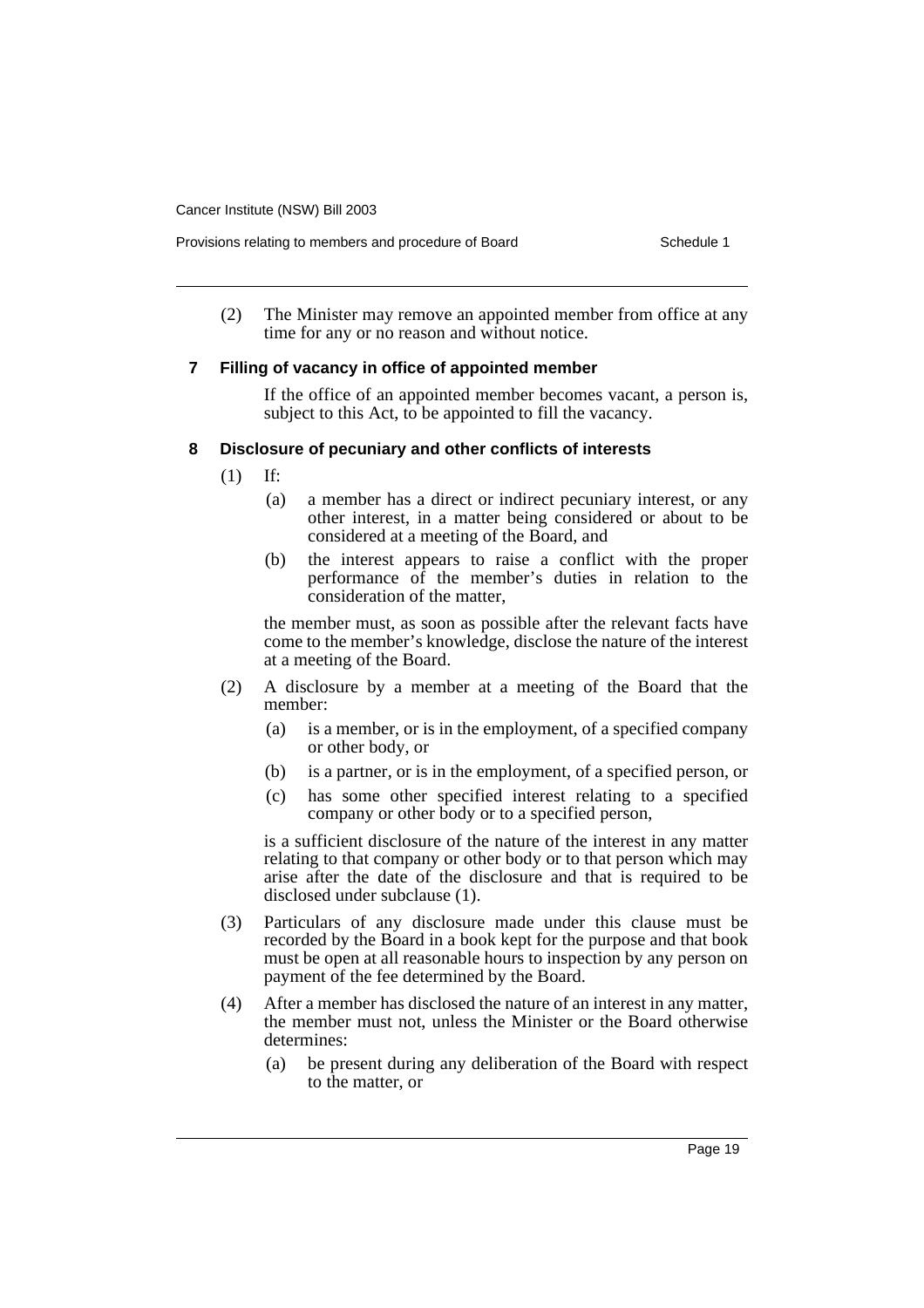Schedule 1 Provisions relating to members and procedure of Board

- (b) take part in any decision of the Board with respect to the matter.
- (5) For the purposes of the making of a determination by the Board under subclause (4), a member who has a direct or indirect pecuniary interest, or any other interest, in a matter to which the disclosure relates must not:
	- (a) be present during any deliberation of the Board for the purpose of making the determination, or
	- (b) take part in the making by the Board of the determination.
- (6) A contravention of this clause does not invalidate any decision of the Board.
- (7) This clause applies to a member of a committee of the Board and the committee in the same way as it applies to a member of the Board and the Board.

#### **9 Effect of certain other Acts**

- (1) Chapter 2 of the *Public Sector Employment and Management Act 2002* does not apply to or in respect of the appointment of an appointed member.
- (2) If by or under any Act provision is made:
	- (a) requiring a person who is the holder of a specified office to devote the whole of his or her time to the duties of that office, or
	- (b) prohibiting the person from engaging in employment outside the duties of that office,

the provision does not operate to disqualify the person from holding that office and also the office of an appointed member or from accepting and retaining any remuneration payable to the person under this Act as an appointed member.

(3) The office of an appointed member is, for the purposes of any Act, taken not to be an office or place of profit under the Crown.

#### **10 No compensation for removal from office or failure to re-appoint**

An appointed member who is removed from office or not reappointed at the end of his or her term of office is not entitled to be paid any compensation by reason of ceasing to hold office.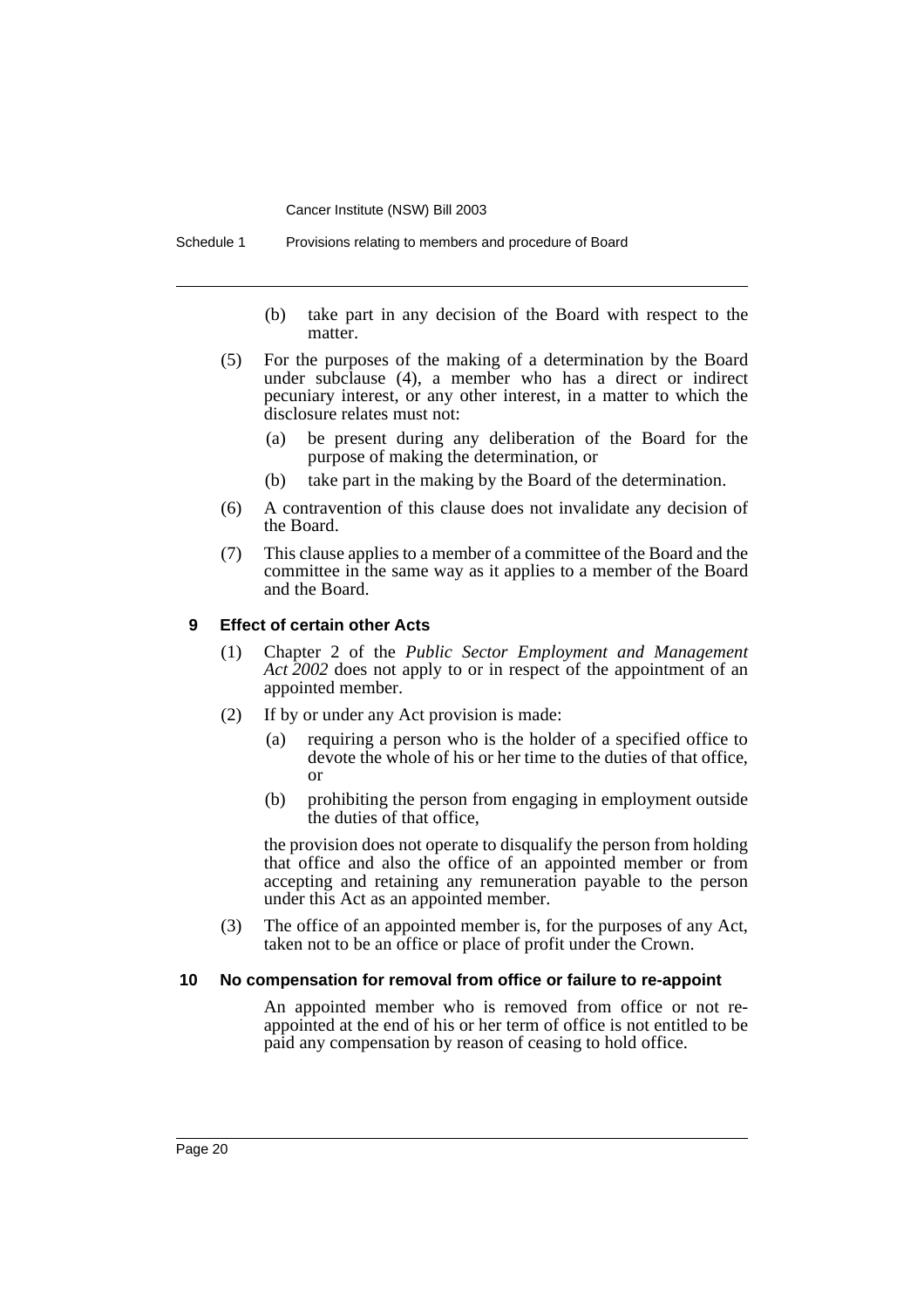# **Part 3 Procedure**

#### **11 General procedure**

The procedure for the calling of meetings of the Board and for the conduct of business at those meetings is, subject to this Act, the regulations and any by-laws relating to the Board, to be as determined by the Board.

#### **12 Quorum**

The quorum for a meeting of the Board is a majority of its members for the time being.

#### **13 Presiding member**

- (1) The Chairperson (or, in the absence of the Chairperson, another appointed member elected as Chairperson for that meeting by the members present) is to preside at a meeting of the Board.
- (2) The presiding member has a deliberative vote and, in the event of an equality of votes, has a second or casting vote.

#### **14 Voting**

A decision supported by a majority of the votes cast at a meeting of the Board at which a quorum is present is the decision of the Board.

#### **15 Transaction of business outside meetings or by telephone**

- (1) The Board may, if it thinks fit, transact any of its business by the circulation of papers among all the members of the Board for the time being, and a resolution in writing approved in writing by a majority of those members is taken to be a decision of the Board.
- (2) The Board may, if it thinks fit, transact any of its business at a meeting at which members (or some members) participate by telephone, closed-circuit television or other means, but only if any member who speaks on a matter before the meeting can be heard by the other members.
- (3) For the purposes of:
	- (a) the approval of a resolution under subclause (1), or
	- (b) a meeting held in accordance with subclause (2),

the Chairperson and each member have the same voting rights as they have at an ordinary meeting of the Board.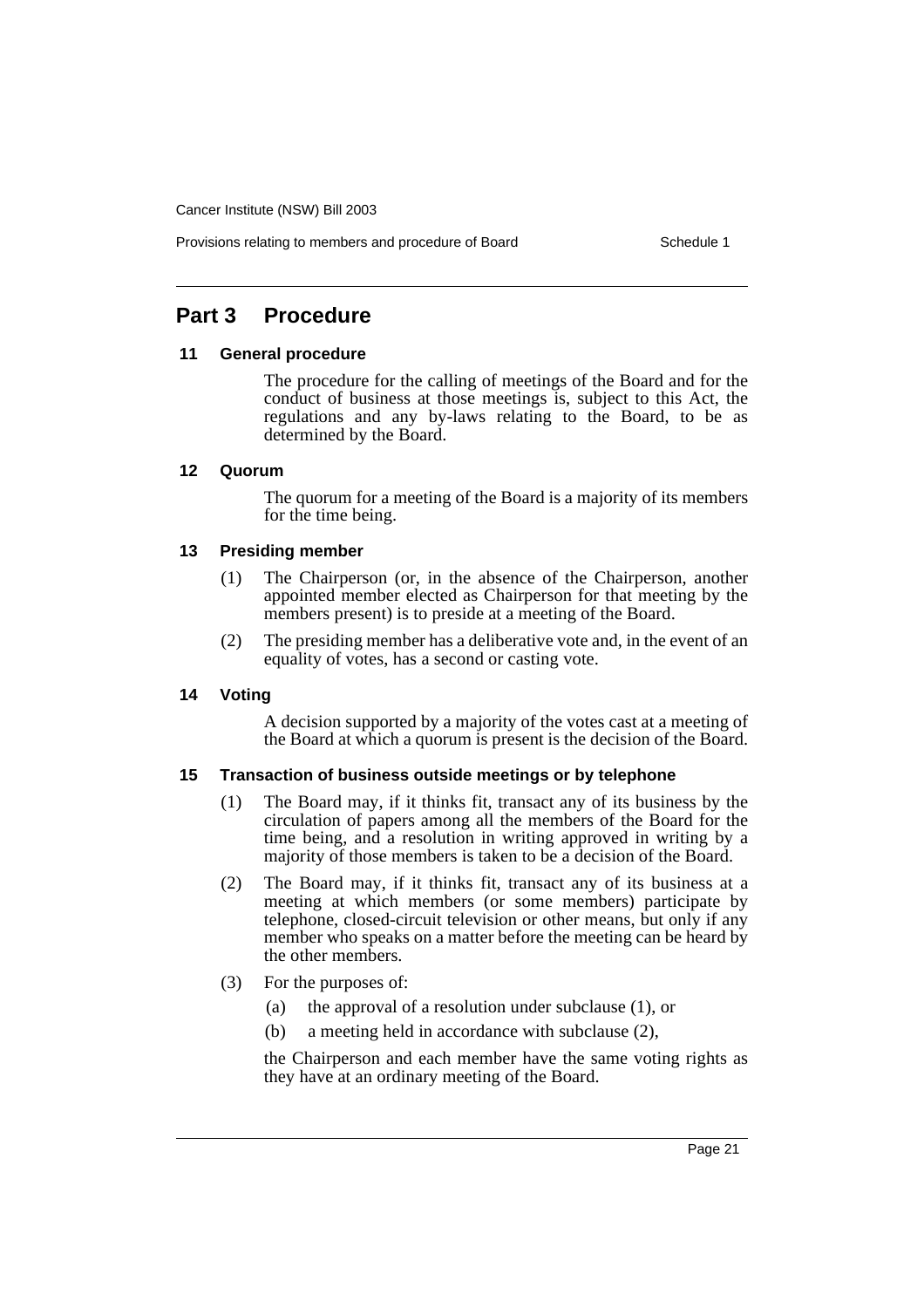- (4) A resolution approved under subclause (1) is, subject to the regulations, to be recorded in the minutes of the meetings of the Board.
- (5) Papers may be circulated among the members for the purposes of subclause (1) by facsimile or other transmission of the information in the papers concerned.

#### **16 First meeting**

The Chairperson may call the first meeting of the Board in such manner as the Chairperson thinks fit.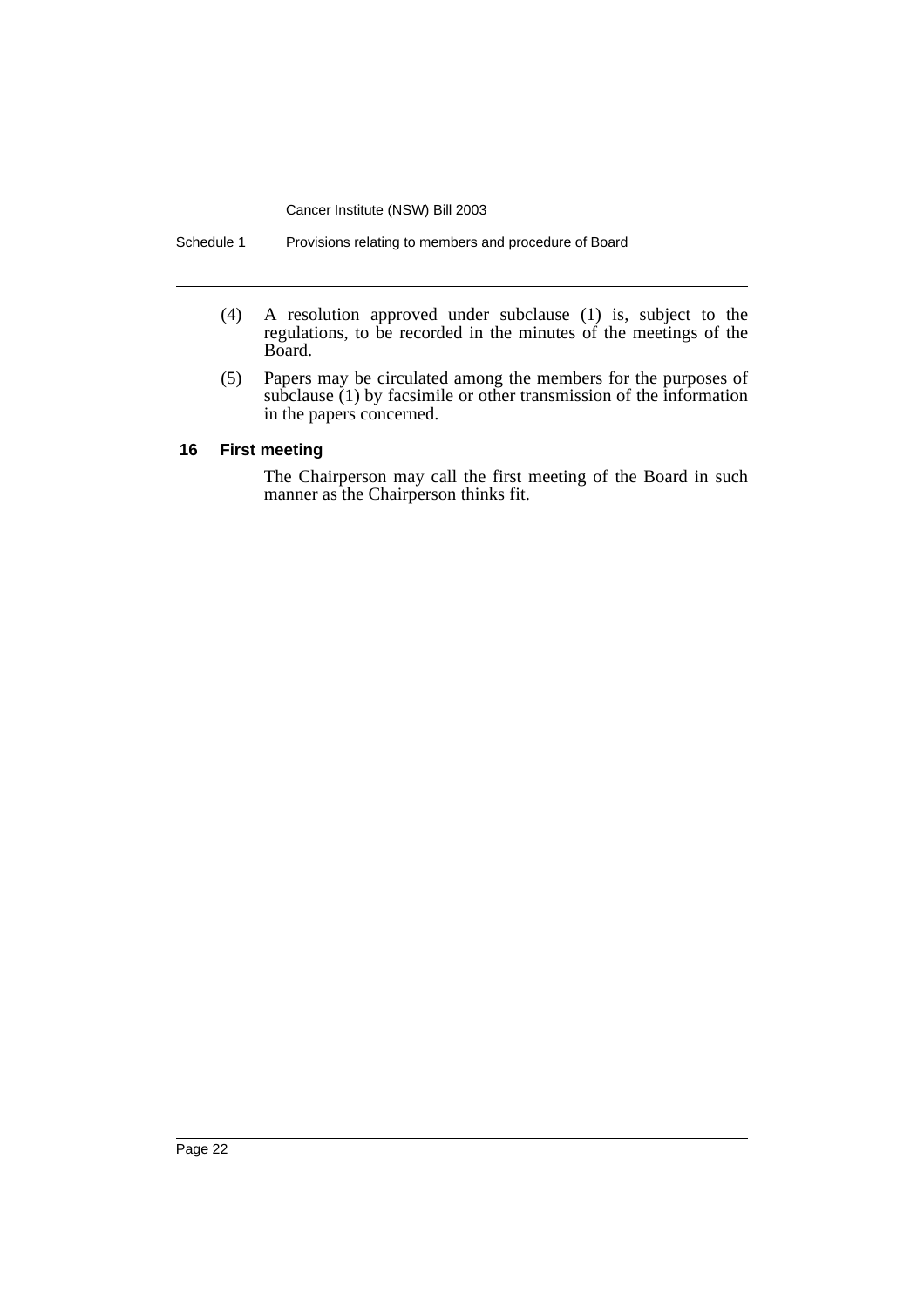Registration of New South Wales Cancer Council as a company Schedule 2

# <span id="page-24-0"></span>**Schedule 2 Registration of New South Wales Cancer Council as a company**

(Section 26)

#### **1 Definitions**

(1) In this Schedule:

*Cancer Council* means the New South Wales Cancer Council constituted by the *New South Wales Cancer Council Act 1995*.

*Cancer Council company* means the Cancer Council after it is taken to be registered as a company limited by guarantee under the Corporations Act by operation of section 5H (4) of that Act.

*Corporations Act* means the *Corporations Act 2001* of the Commonwealth.

*registration date* means the registration day specified by the Minister for Health in an order made under clause 3.

(2) Words and expressions used in this Schedule have the same meanings as in section 9 of the Corporations Act, except in so far as they are defined differently in this Schedule or the context or subject-matter otherwise indicates or requires.

#### **2 Cancer Council is deemed registration company under Corporations Act**

- (1) The Cancer Council is a deemed registration company for the purposes of section 5H of the Corporations Act.
- (2) For the purposes of that section:
	- (a) the day on which the Cancer Council is taken to be registered as a company is the registration date specified by the Minister for Health in an order made under clause 3, and
	- (b) the type of company that the Cancer Council is to be registered as is a company limited by guarantee, and
	- (c) the company's proposed name is "The Cancer Council NSW".

**Note.** Section 5H of the Corporations Act provides that a body is taken to be registered under that Act as a company of a particular type under section 118 of that Act if a law of a State or Territory to which the Act applies:

(a) provides that the body is a deemed registration company for the purposes of the section, and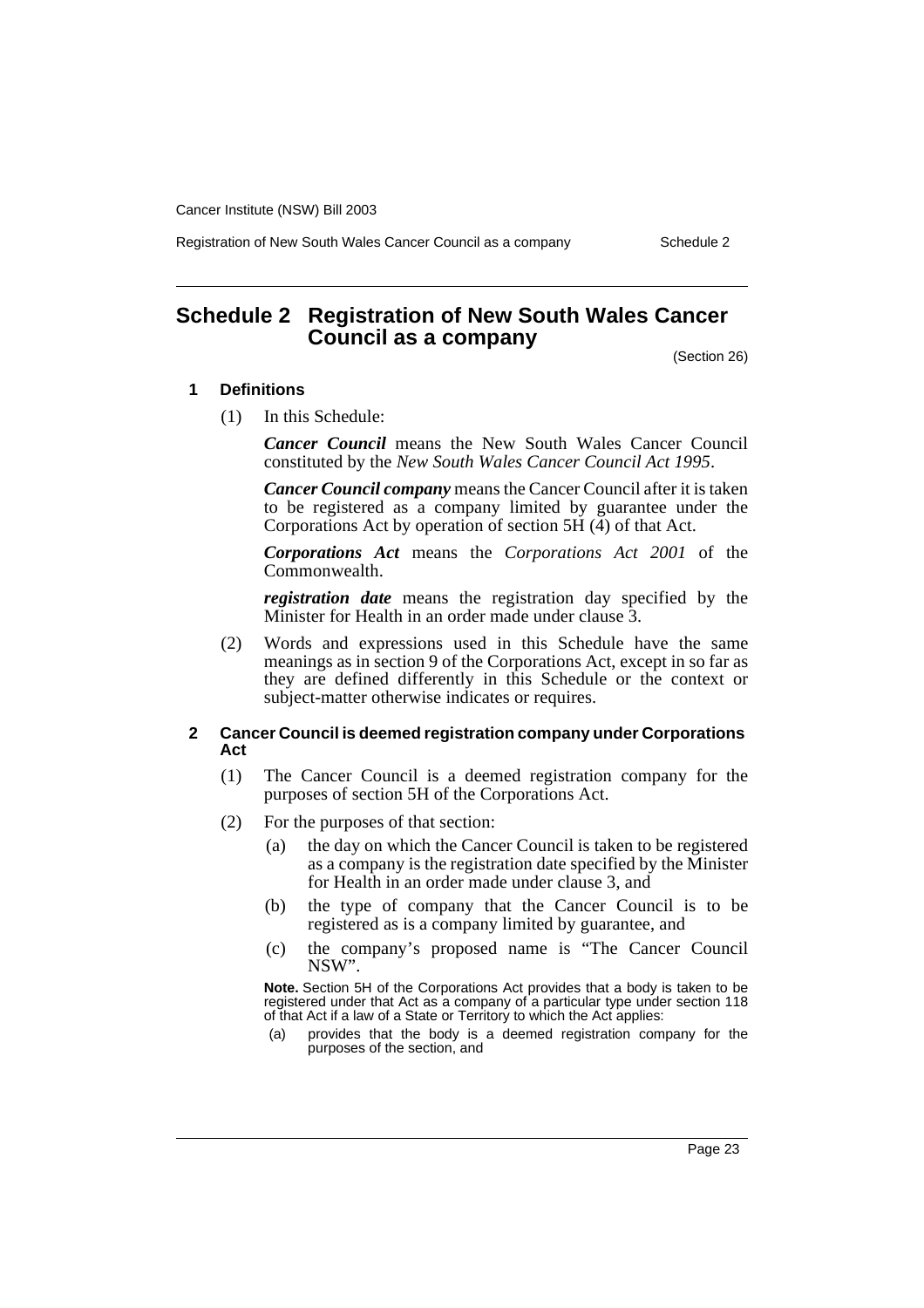Schedule 2 Registration of New South Wales Cancer Council as a company

- (b) specifies:
	- (i) the day on which the body is to be taken to be registered (the registration day) or the manner in which that day is to be fixed, and
	- (ii) the type of company the body is to be registered as under the Act, and
	- (iii) the company's proposed name (unless the ACN is to be used in its name),

and if section 5H (2) and (3) (relating to the lodgment of certain notices and documents with ASIC) are satisfied.

#### **3 Order specifying registration date**

- (1) The Minister for Health may, by order published in the Gazette, specify a day on which the Cancer Council is taken to be registered as a company limited by guarantee for the purposes of section 5H of the Corporations Act.
- (2) The Minister for Health may make an order under this clause only if the Minister for Health is satisfied that the Cancer Council has complied with section 5H (2) and (3) of the Corporations Act.
- (3) The Minister for Health is to provide the Australian Securities and Investments Commission with a copy of an order made under this clause as soon as practicable after it is issued to the Cancer Council. However, a failure to provide such a copy does not affect the validity of the order.
- (4) An order under this clause cannot be challenged, reviewed or called into question in any proceedings before any court or tribunal.
- (5) An order under this clause is conclusive evidence in any proceedings before a court or tribunal that all the requirements of this Schedule have been complied with concerning the registration of the Cancer Council as a company limited by guarantee under the Corporations Act.

#### **4 Cancer Council company same legal entity as Cancer Council**

The Cancer Council company is taken to be a continuation of, and the same legal entity as, the Cancer Council.

#### **5 Application of New South Wales Cancer Council Act 1995**

The *New South Wales Cancer Council Act 1995* is taken not to apply to the Cancer Council company on and after the registration date.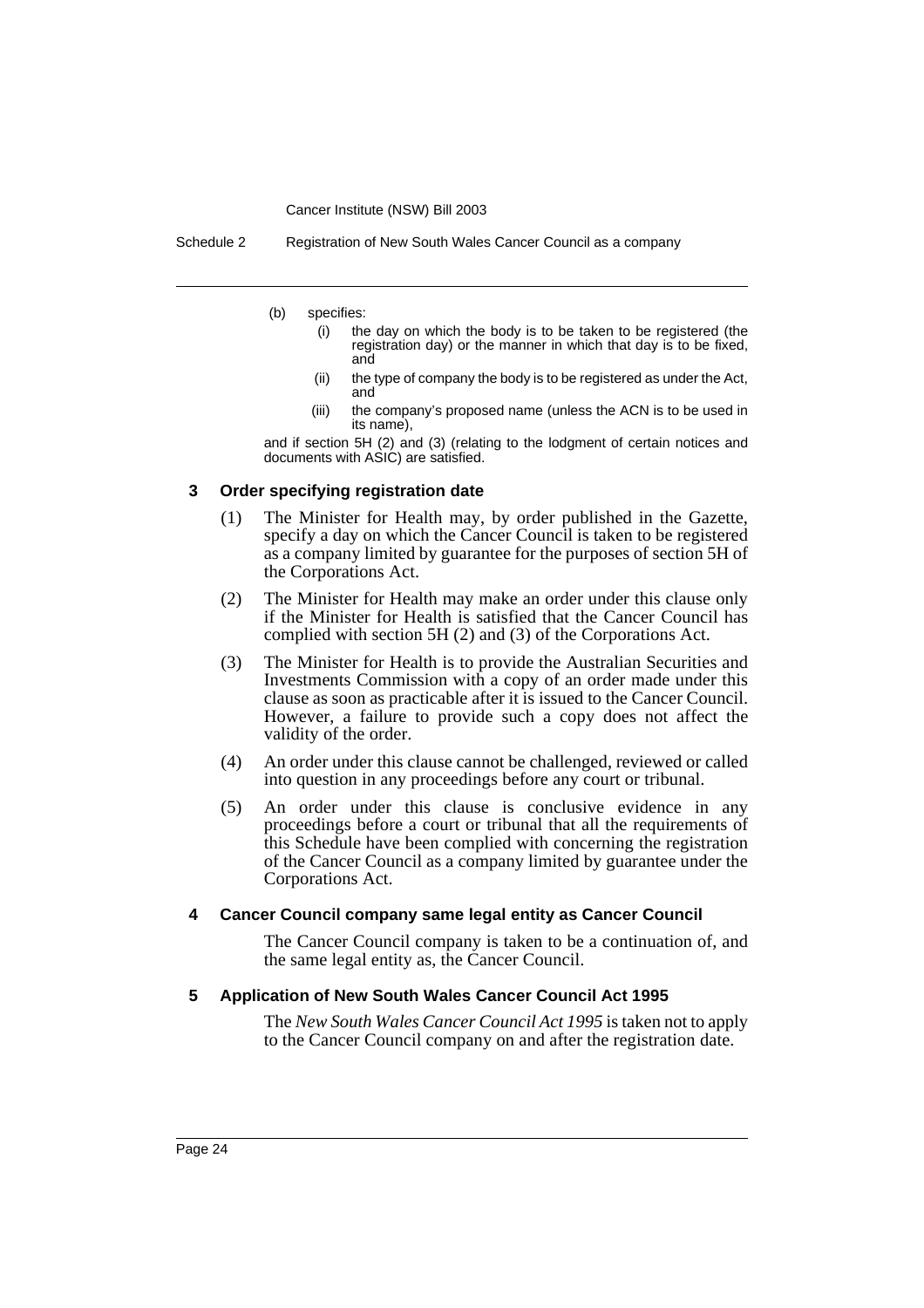Amendment of other legislation Schedule 3

# <span id="page-26-0"></span>**Schedule 3 Amendment of other legislation**

(Section 28)

**3.1 Centenary Institute of Cancer Medicine and Cell Biology Act 1985 No 192** 

#### **Section 8 Functions of the Board**

Omit section 8 (6).

#### **3.2 Public Authorities (Financial Arrangements) Regulation 2000**

#### **[1] Clause 52O**

Omit the clause. Insert instead:

#### **52O Additional investment powers—Cancer Institute (NSW)**

The following additional investments are prescribed in respect of the Cancer Institute (NSW) (*the Institute*) for the purposes of clause 2 (c) of Schedule  $\overline{4}$  to the Act:

- (a) any investment in a unit trust scheme within the meaning of the *Duties Act 1997*,
- (b) in the case of funds of or under the control of the Institute comprising property the subject of a gift, devise or bequest to the Institute—investment in such manner as will enable the property to be retained by the Institute in the form that the property was gifted, devised or bequeathed,
- (c) investment in such manner as may be necessary to enable the Institute to act as provided by section 16 (3) of the *Cancer Institute (NSW) Act 2003*.